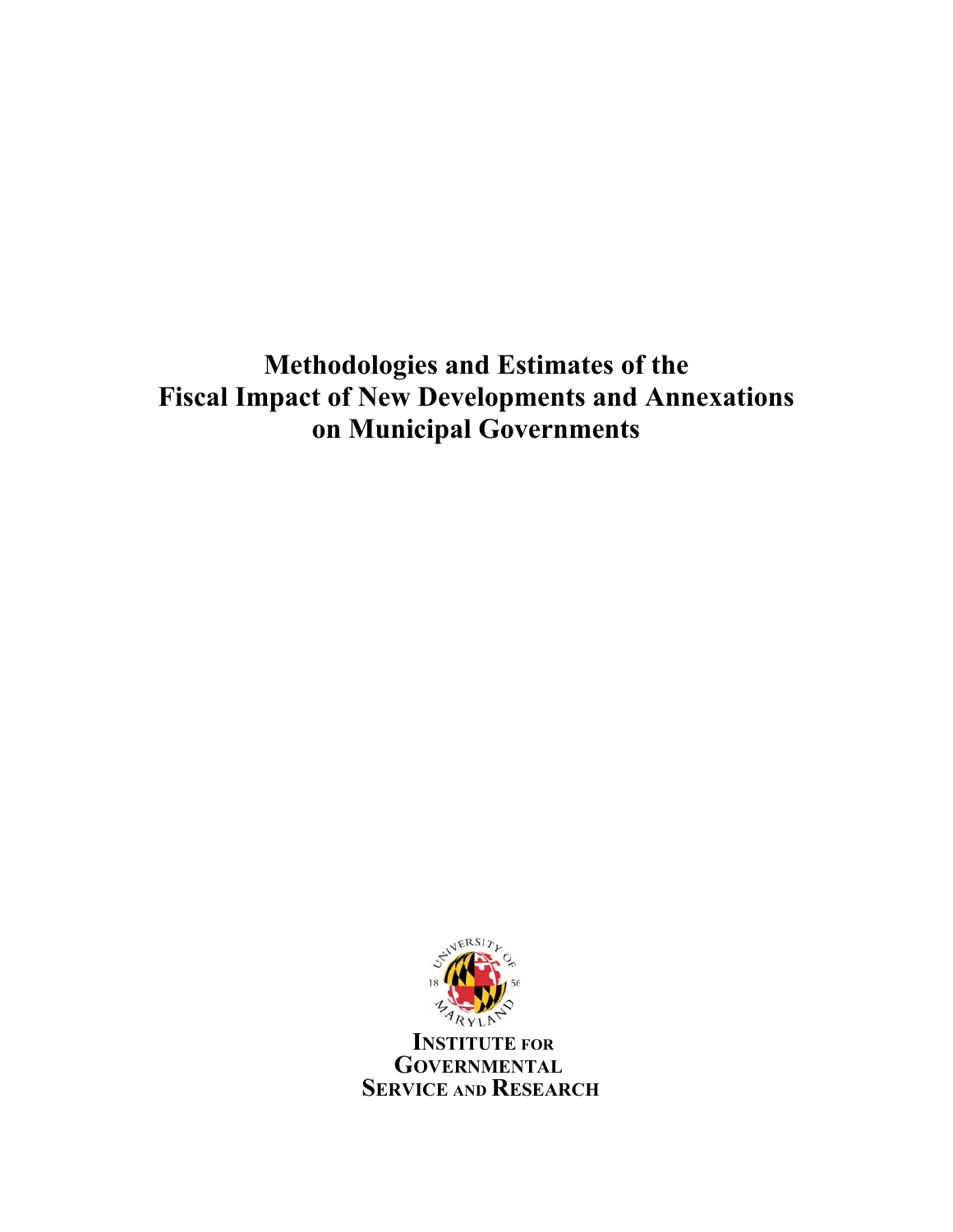### **Methodologies and Estimates of the Fiscal Impact of New Developments and Annexations on Municipal Governments**

Prepared by Jeanne E. Bilanin, Ph.D.

with assistance from J. Shaun O'Bryan, B.A.

Institute for Governmental Service and Research University of Maryland College Park, Maryland December 2007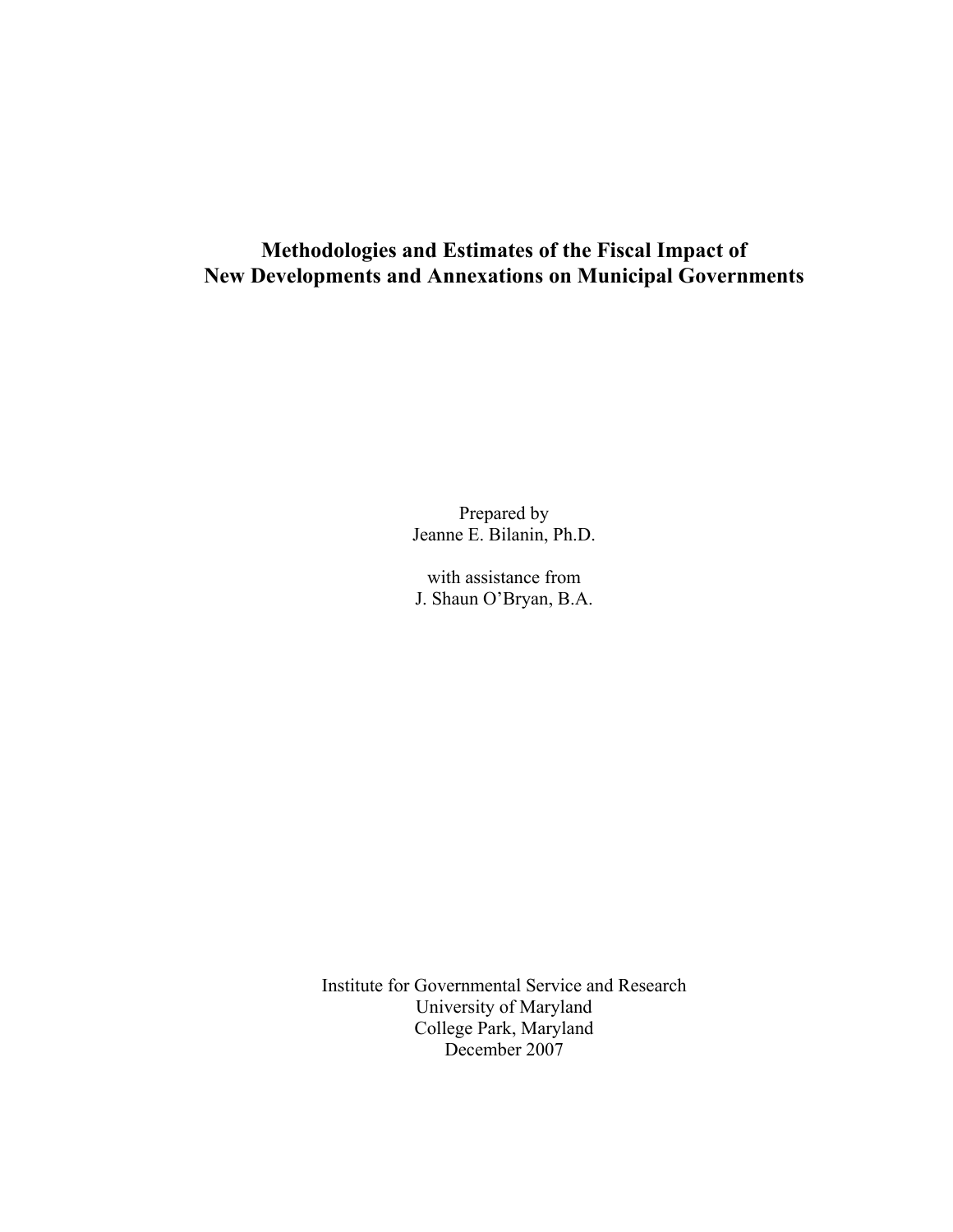### **Table of Contents**

| 9 |
|---|
|   |
|   |
|   |
|   |
|   |
|   |
|   |
|   |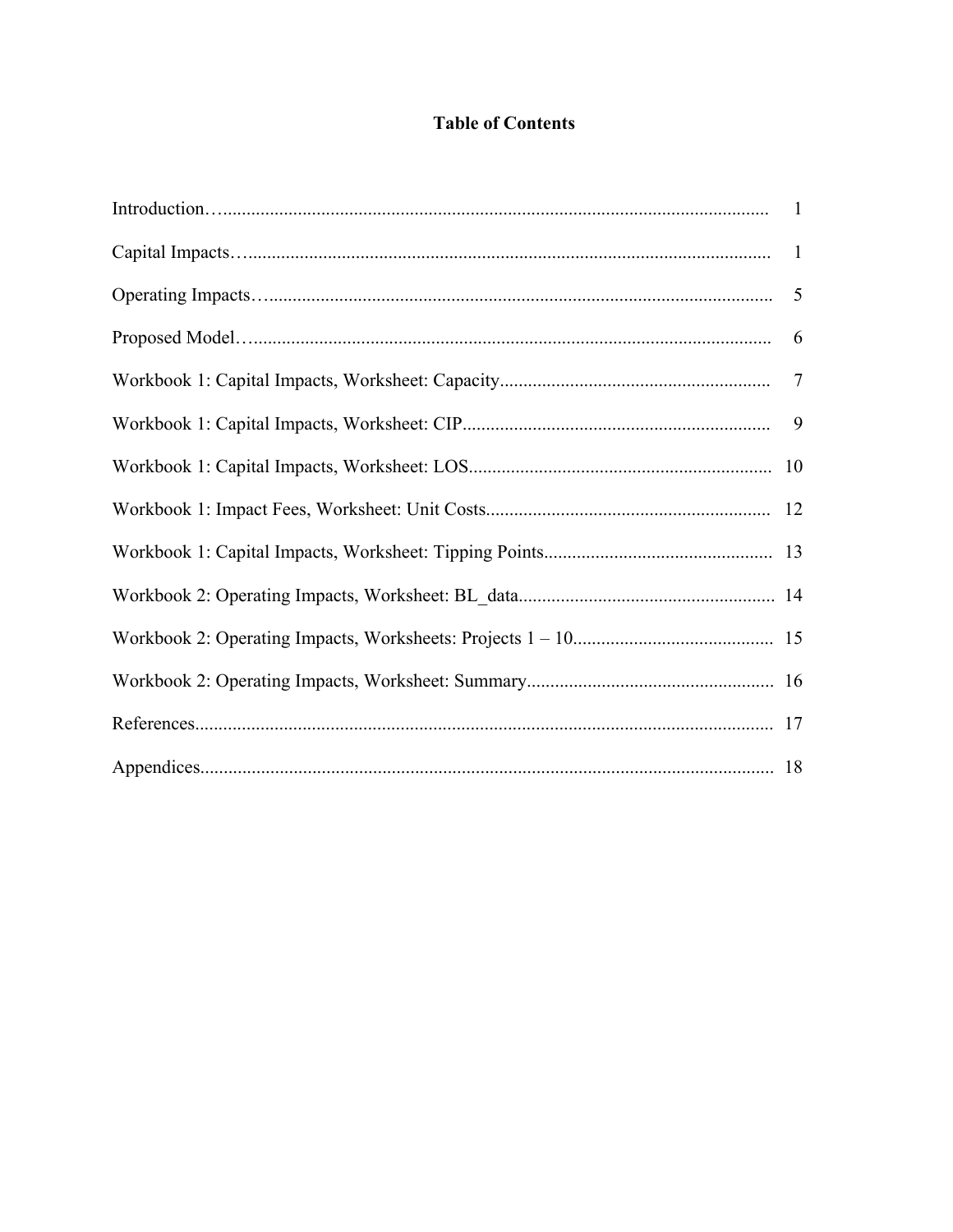#### **Methodologies and Estimates of the Fiscal Impact of New Developments and Annexations on Municipal Governments**

### **Introduction**

Many Maryland municipalities have experienced growth pressures in recent years. Between the April 2000 U.S. Census and July 2006, the population of Maryland municipalities, excluding Baltimore, grew 7.7%.<sup>1</sup> Ten municipalities (Centreville, Delmar, Elkton, Hebron, Keedysville, LaPlata, Laytonsville, Mount Airy, Rockville, and Smithsburg) experienced population gains of more than [2](#page-3-1)0%.<sup>2</sup> During the same period, the population in the City of Aberdeen grew by a more modest  $2\%$ , from 13,854 to 14,130 residents.<sup>3</sup> The pace of growth in Aberdeen and the surrounding area is expected to increase dramatically during the next several years due to military restructuring mandated in 2005 by the Base Closure and Realignment Commission through a process known as BRAC. The restructuring will bring nearly 9,500 new jobs to the adjacentAberdeen Proving Ground (APG).<sup>4</sup> Government contractors, who will relocate near the base, will bring additional jobs. These relocations to APG will create a demand for 14,159 new dwelling units in the region. $5$ 

Residential and commercial development of the magnitude experienced elsewhere in Maryland and expected soon in Aberdeen place heavy demands on public facilities and services. Municipalities facing accelerated growth are in need of analytical tools to assess the fiscal impact of new development on both capital infrastructure and municipal operations.

This report provides a model for conducting fiscal impact analysis that can be used by the City of Aberdeen and other municipalities to estimate the fiscal impact of development. The report also documents the application of the model to compute impact fees for the City of Aberdeen and to estimate the impacts on the operating budget of six new developments that are either underway or planned for the community.

### **Capital Impacts**

To the extent that a municipality's infrastructure has excess capacity, the community can absorb new development without incurring additional capital costs. At some point, however, the capacity of one or more facilities is reached, and additional development creates a need for additional infrastructure. Widened roads, a new police station, a bigger city hall, and additional vehicles and equipment may be required to accommodate the new residents and businesses. The challenges for municipal officials are to determine the capacity for absorbing growth, the costs associated with increasing capacity, and the methods of paying for needed additions to infrastructure.

<span id="page-3-0"></span> $\overline{a}$ <sup>1</sup> Maryland Department of Planning, 2007.

<span id="page-3-1"></span> $^{2}$  Ibid.

<span id="page-3-2"></span> $3$  Ibid.

<span id="page-3-3"></span> $^{4}$  Maryland Department of Business and Economic Development, 2007, p. 3.  $^{5}$  Ibid., p. 6.

<span id="page-3-4"></span>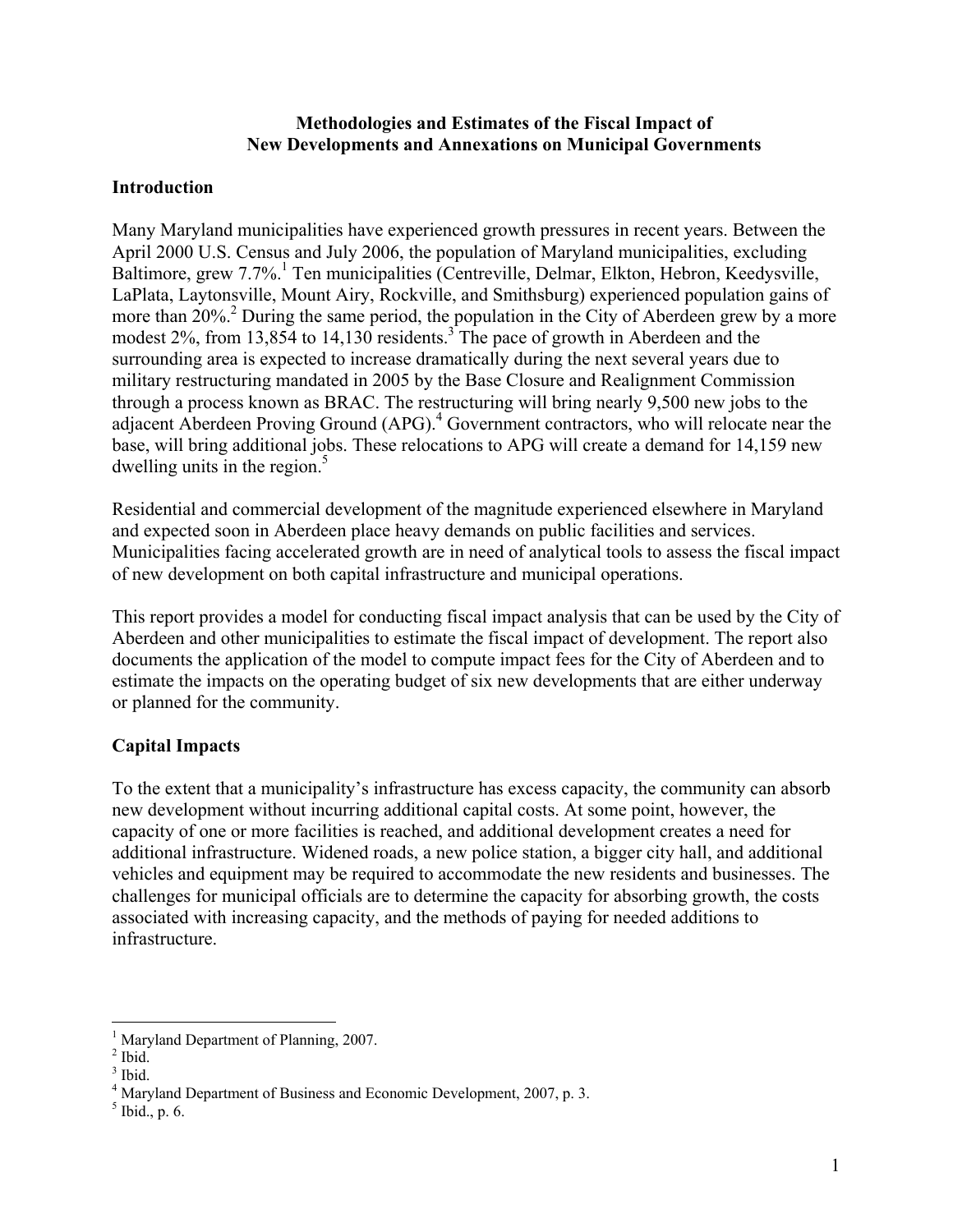For some public infrastructure, standards have been established that define the facilities' capacity. For example, maximum class sizes, acceptable levels of congestion, and average and maximum water or wastewater flows can be used to define the capacities of schools, roads, and treatment facilities, respectively. If new development will generate more students than can be accommodated by existing classrooms, traffic that degrades local roads from Level of Service C to Level of Service F (as defined by the Institute of Traffic Engineers), or average daily water demands that exceed the treatment plant's design capacity, new infrastructure is needed. In most cases, the community could continue to function without investing in new infrastructure, but the reduction in level of service would be evidenced by overcrowded schools and roads and periodic breakdowns of the treatment plant.

For other public infrastructure, defining capacity is more difficult. Local governments typically have not established standards for the amount of space needed to accommodate administrative functions, the number of households that can be served by a single trash truck, or the usage level that defines a park as overcrowded. At some point, as the demand for services increases, the facilities that house or supply these services become inadequate, and the level of service declines. But the exact point at which this happens is hard to pin down.

Estimating the costs of construction projects relies on past experience, the current experiences of other government entities, and published sources, such as *Square Foot Costs*<sup>[6](#page-4-0)</sup> can be used to estimate construction costs. Past experience, the current experiences of other government entities, and vendor-supplied data can be used to estimate the costs of vehicles and equipment. As discussed below, the more difficult task is apportioning costs between new and existing residents and businesses.

Traditionally, the most common ways for municipalities to fund capital expenditures were through taxes or borrowing. Jurisdictions with sizeable tax bases could fund capital construction or purchases from taxes collected in a given year. Jurisdictions with smaller tax bases might accrue tax revenue in a reserve fund over several years until enough funds were available to construct or purchase capital items. Using current tax revenue to fund capital projects is known as "pay as you go" or "pay-go" for short. This method places the entire burden of funding infrastructure on existing taxpayers, even though future residents and businesses are likely to benefit from the projects, as well. Borrowing, often through the issuance of bonds, provides a jurisdiction with the funds to undertake a project immediately and to use future tax revenue to repay the costs. This method spreads the burden of funding infrastructure across both current and future taxpayers.

During the first quarter of the twentieth century, infrastructure required by new development, including infrastructure within the new subdivisions, was often funded by local governments.<sup>[7](#page-4-1)</sup> This approach had serious financial consequences, particularly during the Great Depression when a collapse of the real estate market led to tax delinquencies and defaults on municipal bonds.<sup>[8](#page-4-2)</sup> As a result, local government development policies began to include requirements for developers to construct on-site infrastructure and/or dedicate land or make cash payments for

 $\overline{a}$ 

<span id="page-4-0"></span> $6$  RS Means, 2007.

<span id="page-4-1"></span> $<sup>7</sup>$  Rosenberg, 2006, p. 8.</sup>

<span id="page-4-2"></span><sup>&</sup>lt;sup>8</sup> Ibid.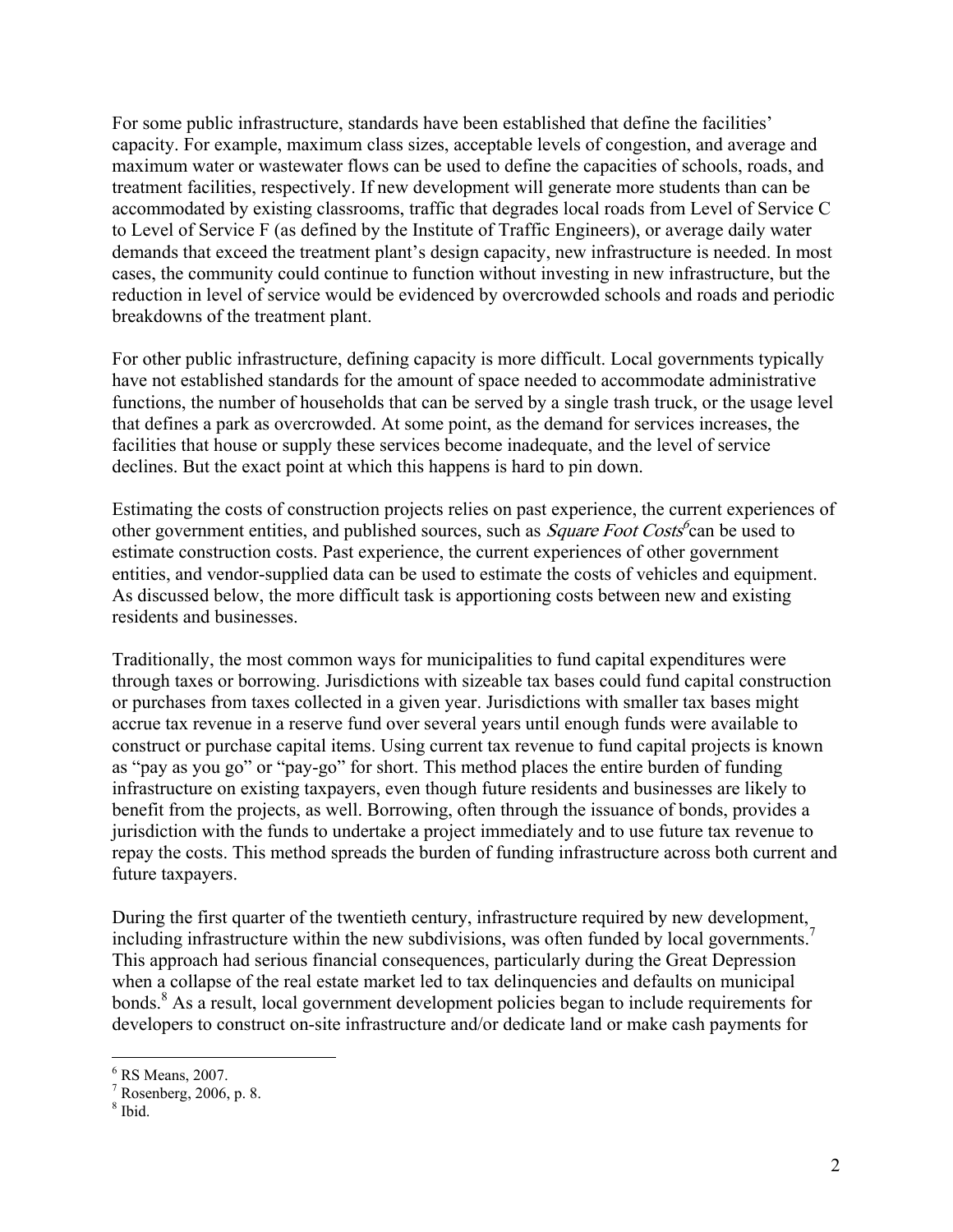infrastructure within the subdivision.<sup>[9](#page-5-0)</sup> Beginning in the 1960s, some local governments attempted to require developers to construct or fund infrastructure outside the new subdivision.<sup>[10](#page-5-1)</sup> During the 1980s, state courts and legislatures began establishing the rules that govern this practice.<sup>11</sup> Today, many local governments impose fees to fund infrastructure outside new subdivisions that was made necessary by the new development, and these fees are commonly labeled "development impact fees."<sup>12</sup> These fees are one-time charges imposed at the time of development approval based upon a defined rate schedule.<sup>13</sup> Developers then pass along the costs when lots are sold to individual property owners.

According to an opinion of the Maryland Attorney General, municipalities in Maryland can impose development impact fees under the authority granted by the General Assembly in Article 23A, Section  $2(b)(33)(ii)$  of the Annotated Code of Maryland.<sup>14</sup> According to the Maryland Municipal League (MML), 46 municipalities had imposed impact fees as of January 2006 (See Appendix A).<sup>15</sup> Other municipalities, including Aberdeen, that do not report imposing impact fees, impose water and sewer connection charges that serve the purpose of impact fees with respect to water and sewer facilities. Among the Maryland municipalities that report imposing impact fees, limited data collected by MML indicate that municipalities use impact fees to fund the following types of facilities: parks and recreation, police, streets and sidewalks, and water and sewer[.16](#page-5-7)

An important principle underlying impact fees is that they are dedicated to capital expenses, not the cost of operations and maintenance, which should be supported by taxes or user fees.<sup>[17](#page-5-8)</sup> Another legal principle is that impact fees must be reasonable. Over the years, faced with disputes between developers and local governments, state courts developed standards for determining the reasonableness of impact fees. The "rational nexus test" has evolved as the most common standard for establishing whether impact fees are reasonable.<sup>18</sup> The test requires that: (1) fees charged are correlated with needs attributable to the new development, (2) the level of fees relates to the benefits that will accrue to the development, (3) the funded capital improvements are established through coherent plans or impact assessment methods, and (4) collection and expenditure of impact fees must be tracked separately from other municipal revenues and expenditures.[19 T](#page-5-10)wo U.S. Supreme Court decisions, Nollan v. California Coastal Commission (1987) and Dolan v. City of Tigard (1994), signaled heightened scrutiny of impact

1

<span id="page-5-10"></span>

<span id="page-5-0"></span> $9$  Ibid, pp. 8-9

<span id="page-5-1"></span>

<span id="page-5-2"></span>

<span id="page-5-3"></span>

<span id="page-5-4"></span>

<span id="page-5-6"></span><span id="page-5-5"></span>

<sup>&</sup>lt;sup>10</sup> Ibid., p. 9.<br>
<sup>11</sup> Ibid., p. 9.<br>
<sup>12</sup> Ibid., p. 10.<br>
<sup>13</sup> Ibid.<br>
<sup>14</sup> 71 Op. Att'y Gen. 214, 1986.<br>
<sup>15</sup> Maryland Municipal League, 2006. Interestingly, of the ten municipalities for which growth exceeded 20% between 2000 and 2006, only four (Elkton, LaPlata, Laytonsville, and Mount Airy) were reported as imposing impact fees. 16 Maryland Municipal League, 2005. Note that, in Maryland, because schools and libraries are operated at the

<span id="page-5-7"></span>county level, municipalities are relieved of funding these capital facilities.<br><sup>17</sup> Rosenberg, 2006, p. 10.<br><sup>18</sup> Ibid., p. 19. <sup>19</sup> Ibid.

<span id="page-5-8"></span>

<span id="page-5-9"></span>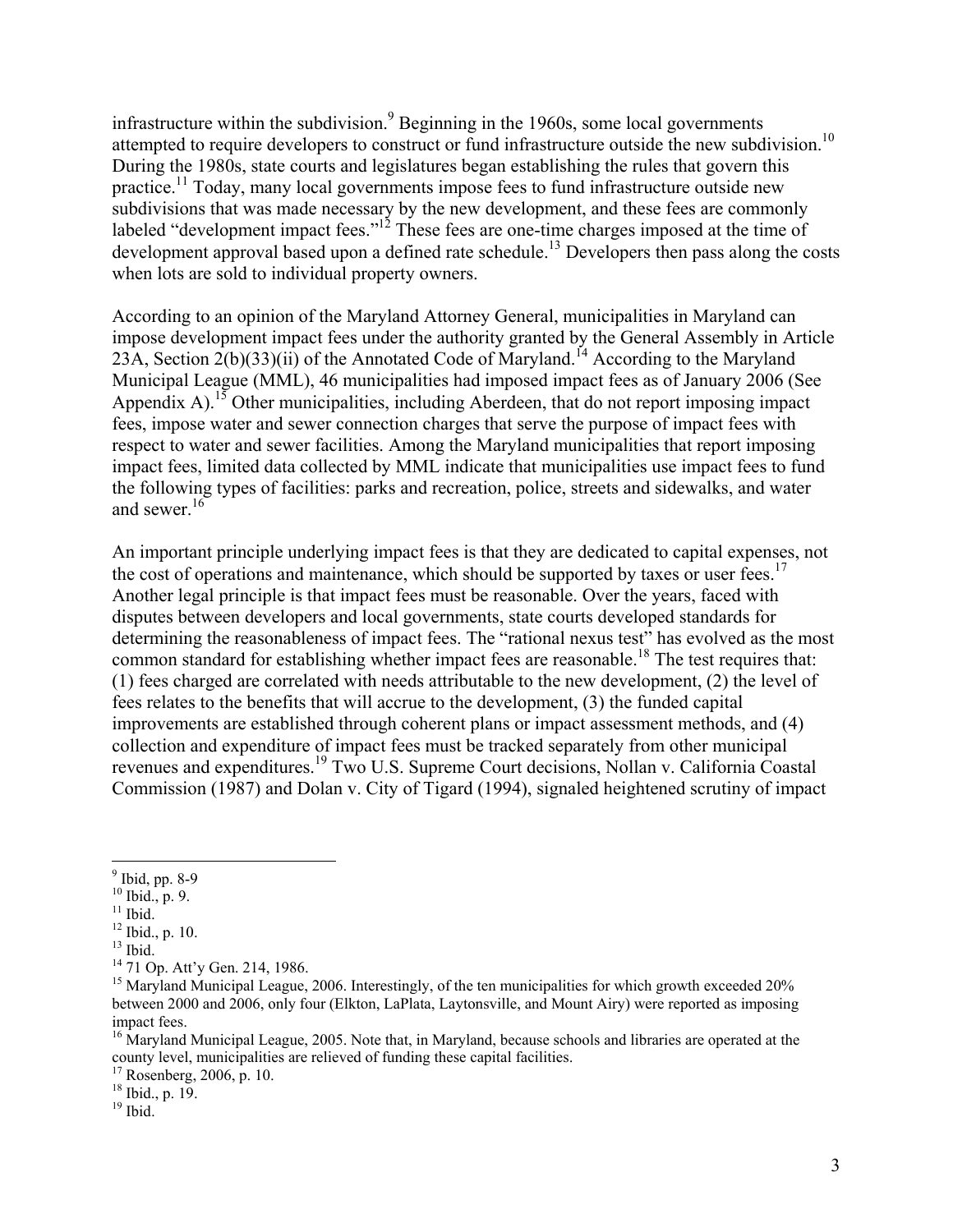fees, but courts in Maryland and many other states have since ruled that imposing impact fees legislatively, rather than permitting administrative discretion, avoids the more rigorous review.<sup>[20](#page-6-0)</sup>

To be legally acceptable, approaches to setting impact fees must conform to the rational nexus test. To be useful, an approach must also reflect the current state-of-the art in defining capacity standards and apportioning costs. Every impact fee methodology involves assumptions about the levels of demand that can be supported by existing facilities and who benefits from new infrastructure and to what degree. These assumptions are more easily supported if they are based on detailed analysis, but often such analysis is not available.

The Urban Land Institute (ULI) presents a comprehensive methodology for computing impact fees to support general government, public safety, recreation, and education infrastructure.<sup>21</sup> Fees are based on an assumed distribution of costs between residential and non-residential development. Fees are allocated to residential development based on the estimated number of residents and to non-residential development based on the estimated number of employees. These fees are then offset by the estimated amounts the new residents and businesses will contribute toward the same facilities through their future tax payments that are allocated to debt service or capital spending. The ULI authors also provide an offset based on any estimated surplus revealed by a fiscal impact analysis of ongoing costs, arguing that the distinction between shared infrastructure costs and ongoing fiscal impact is counterproductive.<sup>22</sup>

Implementing a credit based on the ongoing fiscal impact of a new development requires that a municipality perform a fiscal impact analysis of ongoing revenues and costs for each new development. Different impact fees would be applied to different developments depending on the results of the analysis. If the impact fee and ongoing analyses were linked, as suggested by ULI, the methodology used to analyze ongoing revenues and costs presumably would receive the same legal scrutiny as has been applied to impact fees. However, there is no standard method for analyzing ongoing fiscal impacts. Different methods produce different results.<sup>23</sup> These considerations argue against incorporating a credit for estimated future surpluses into the impact fee analysis.

In Maryland, Tischler & Associates computed impact fees for fire services, general government, parks and recreation, police, transportation, and water systems using methodologies similar to those described by the ULI.<sup>24</sup> Tischler refines the ULI approach by identifying three distinct bases for impact fees: (1) buy-in to existing infrastructure that has capacity to accommodate new development, (2) costs of facilities included in capital improvement plans, and (3) incremental expansion costs based on current levels of service.<sup>25</sup> In determining net impact fees, Tischler provides a credit for future debt service payments as suggested by ULI, but does not consider a credit based on ongoing revenues less costs.

<span id="page-6-0"></span> $^{20}$  Ibid., pp. 30-31.

<span id="page-6-1"></span><sup>&</sup>lt;sup>21</sup> Burchell et al, 1994, pp. 163-178. The authors also present a methodology for assessing traffic impacts but do not provide guidance on how to translate traffic impacts into impact fees.<br><sup>22</sup> Burchell et al., 1994, pp. 169-170.<br><sup>23</sup> Edwards, 2001. 2004, and 2005.<br><sup>25</sup> Tischler & Associates, 2001. pp. 1-2.

<span id="page-6-2"></span>

<span id="page-6-3"></span>

<span id="page-6-4"></span>

<span id="page-6-5"></span>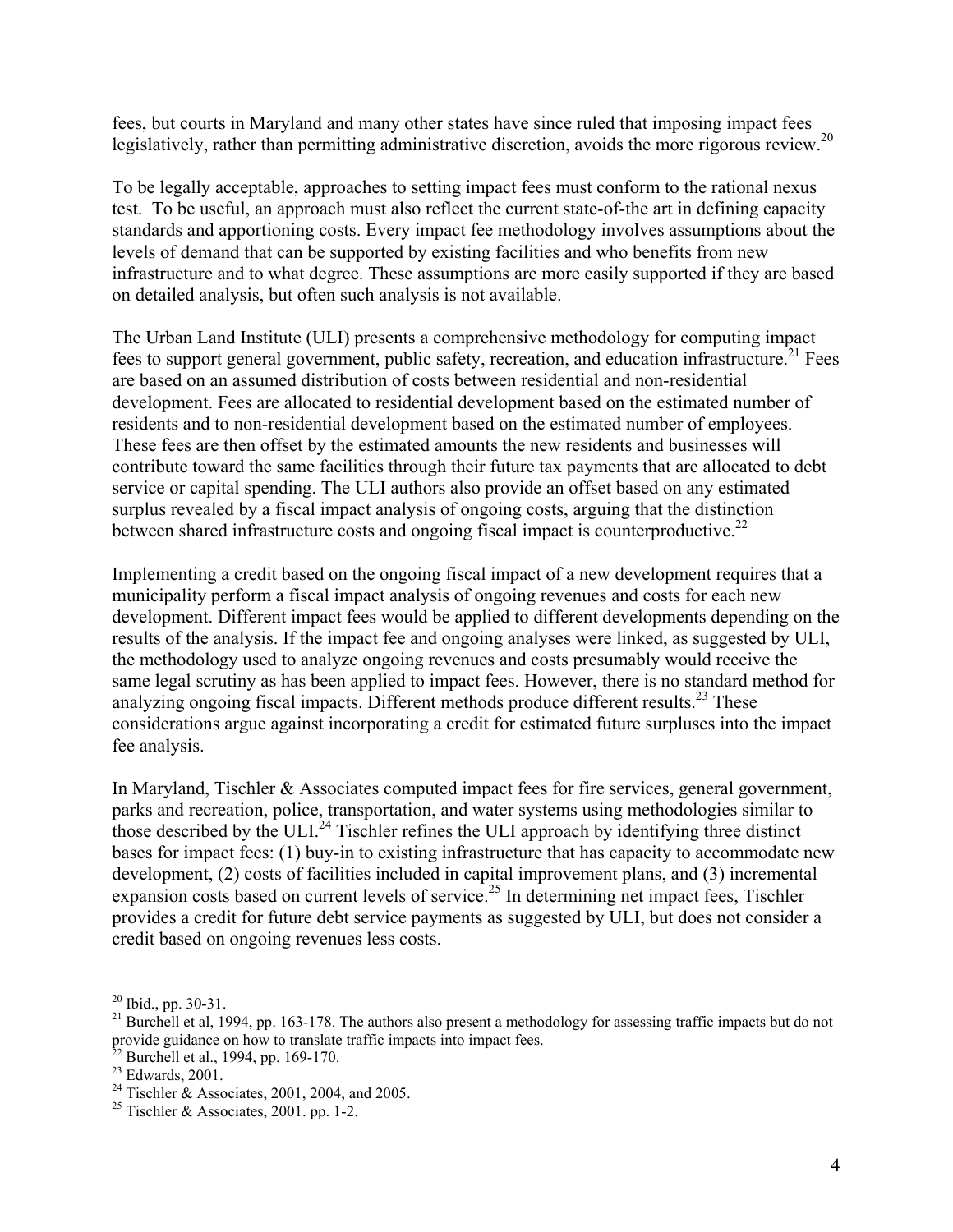#### **Operating Impacts**

Another concern of municipal officials is the effect of new development on the operating budget. How do the ongoing revenues expected from new development compare to the ongoing costs of providing the services required by the new residents and businesses? This question is often raised with respect to municipal annexations. The annexations move forward only if projected revenues to the municipality exceed projected costs. Analysis of operating impacts is generally not used to impose charges on new development.<sup>26</sup> Perhaps for that reason, it has not attracted the legal attention that has been directed at analyzing capital impacts.

For most municipalities, real property taxes are the major source of revenue. Projecting additional real property tax revenue is relatively straightforward because the amount of revenue depends directly on the assessable base added by the new development. In Maryland, personal property taxes on businesses, shared income tax revenue, and shared highway user revenue are also significant sources of municipal revenue. Projecting increases in these types of revenue is more challenging, but usually within the capacity of municipal finance officials.

The debates concerning fiscal impact analysis usually revolve around estimates of the costs associated with new development. ULI identifies three common methods for estimating operating costs: (1) per capita, (2) case study, and (3) econometric.<sup>27</sup> In her comparison of fiscal impact analysis methods, Edwards omits the econometric approach, but identifies a fourth approach, known as the land use multiplier or proportional valuation method.<sup>28</sup>

The per capita method computes average service costs per resident and per employee, based on an estimate of the percentages of service costs attributable to residences and businesses. The estimate of costs attributable to residents and businesses may be based on a simple computation of the ratio of residential to business parcels or the ratio of residential to commercial assessable base or a combination of both.<sup>29</sup> To the extent that existing operations have slack, the per capita method may overestimate future costs. On the other hand, if existing operations have no slack, adding operational capacity may entail costs that exceed current average costs.

Under the case study method, the costs of new development are estimated for each municipal service based on information from municipal officials on the extent to which existing operations have sufficient slack to provide additional service.<sup>[30](#page-7-4)</sup>

The land use multiplier or proportional valuation method assumes that costs increase with the intensity of land use and that changes in land use intensity are approximated by changes in property values.<sup>31</sup> Current costs per acre are computed for each land use type based on the property value of that land use relative to total property values. These costs are then applied to the land uses in the proposed development.<sup>32</sup>

<span id="page-7-0"></span><sup>&</sup>lt;sup>26</sup> Burchell et al., 1994, pp. 169-170.

<span id="page-7-1"></span>

<span id="page-7-3"></span><span id="page-7-2"></span>

<sup>&</sup>lt;sup>27</sup> Burchell et al., 1994, pp. 129-131.<br><sup>28</sup> Edwards, 2001, p. 107.<br><sup>29</sup> Burchell et al., 1994, pp. 129-130.<br><sup>30</sup> Burchell et al., 1994, p. 130.<br><sup>31</sup> Edwards, 2001, p.115.<br><sup>32</sup> Ibid.

<span id="page-7-4"></span>

<span id="page-7-5"></span>

<span id="page-7-6"></span>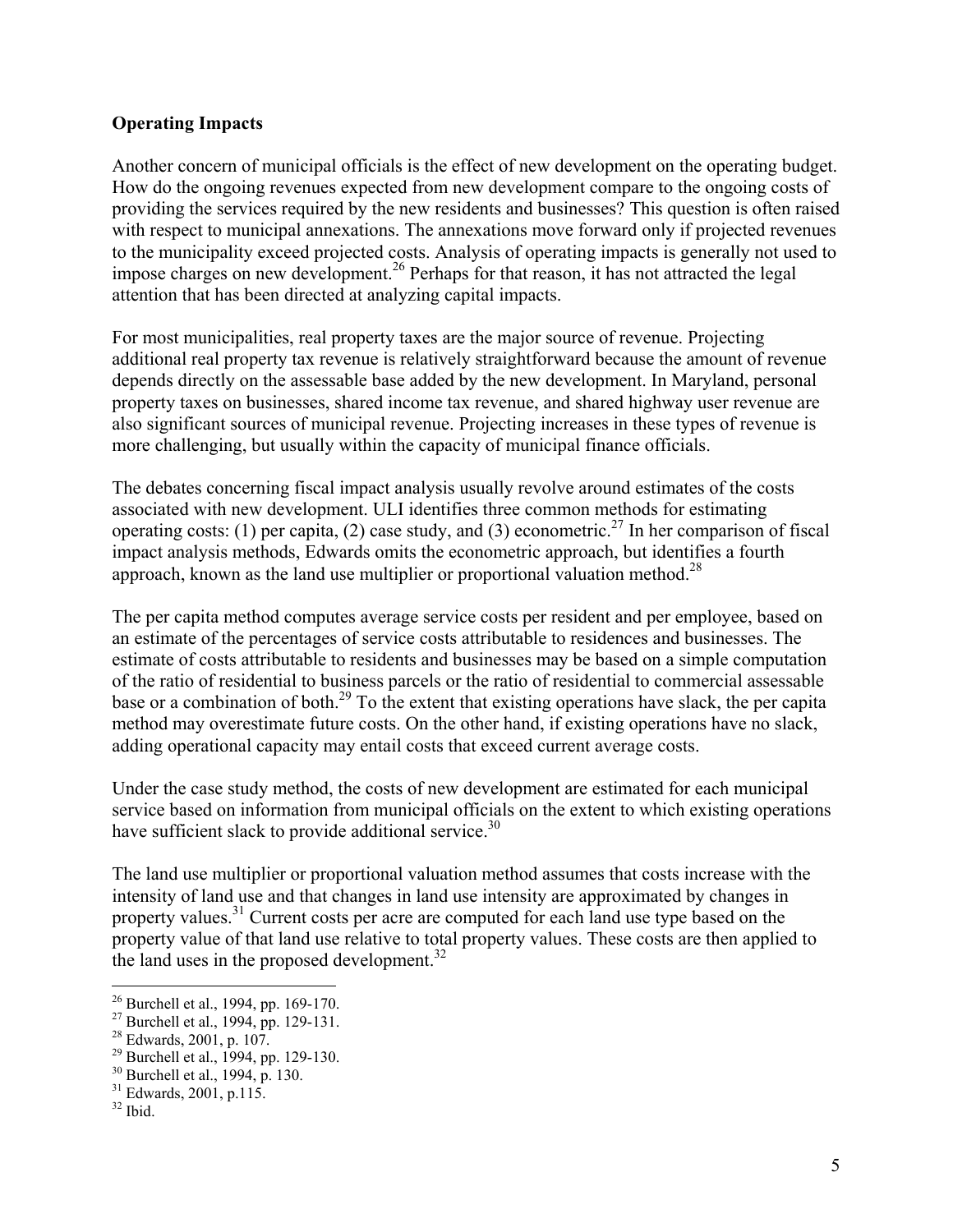As described by ULI, the econometric method applies a basic equation relating public service expenditures to revenue parameters, such as tax base and tax rate, and uses historical and current data matrices to obtain projections for the end of the development period as well as at multiple interim stages.<sup>33</sup> This description seems to refer to a particular econometric model, rather than a general econometric approach to estimating the cost of development. In any case, the method is rather sophisticated and would probably require expertise beyond that available among planning staff in a small- to medium-sized municipality.

### **Proposed Model**

The model presented in this report provides templates for both capital impact analysis yielding impact fees and operating impact analysis yielding an assessment of the effects of up to 10 proposed developments on a municipality's operating budget. The template for capital impacts uses the Tischler & Associates distinction of buy-in, capital improvement plan, and incremental costs based on current levels of service. In completing the template, an approach akin to the case study method for analyzing impact fees was used, as Aberdeen officials were asked to identify whether existing infrastructure had available capacity.

The template for operating impacts is based mainly on the per capita method, except that, depending on the nature of the service, costs are based on factors other than population and employees. For example, police costs are based on estimates of additional calls for service and street maintenance costs are based on additional street miles. In addition, the template for operating impacts provides results for each year of a project's development until build-out.

The model consists of two linked Excel workbooks, each consisting of multiple linked worksheets, as follows:

| Workbook 1:     | Capital Impacts          |
|-----------------|--------------------------|
| Worksheets (6): | Capacity                 |
|                 | <b>CIP</b>               |
|                 | LOS                      |
|                 | Credits                  |
|                 | unit costs               |
|                 | <b>Tipping Points</b>    |
| Workbook 2:     | <b>Operating Impacts</b> |
| Worksheets (12) | BL data                  |
|                 |                          |
|                 | Project 1                |
|                 | Project 2                |
|                 | Project 3                |
|                 | Project 4                |
|                 | Project 5                |
|                 | Project 6                |

<span id="page-8-0"></span><sup>33</sup> Burchell, 1994, pp. 130-131.

<u>.</u>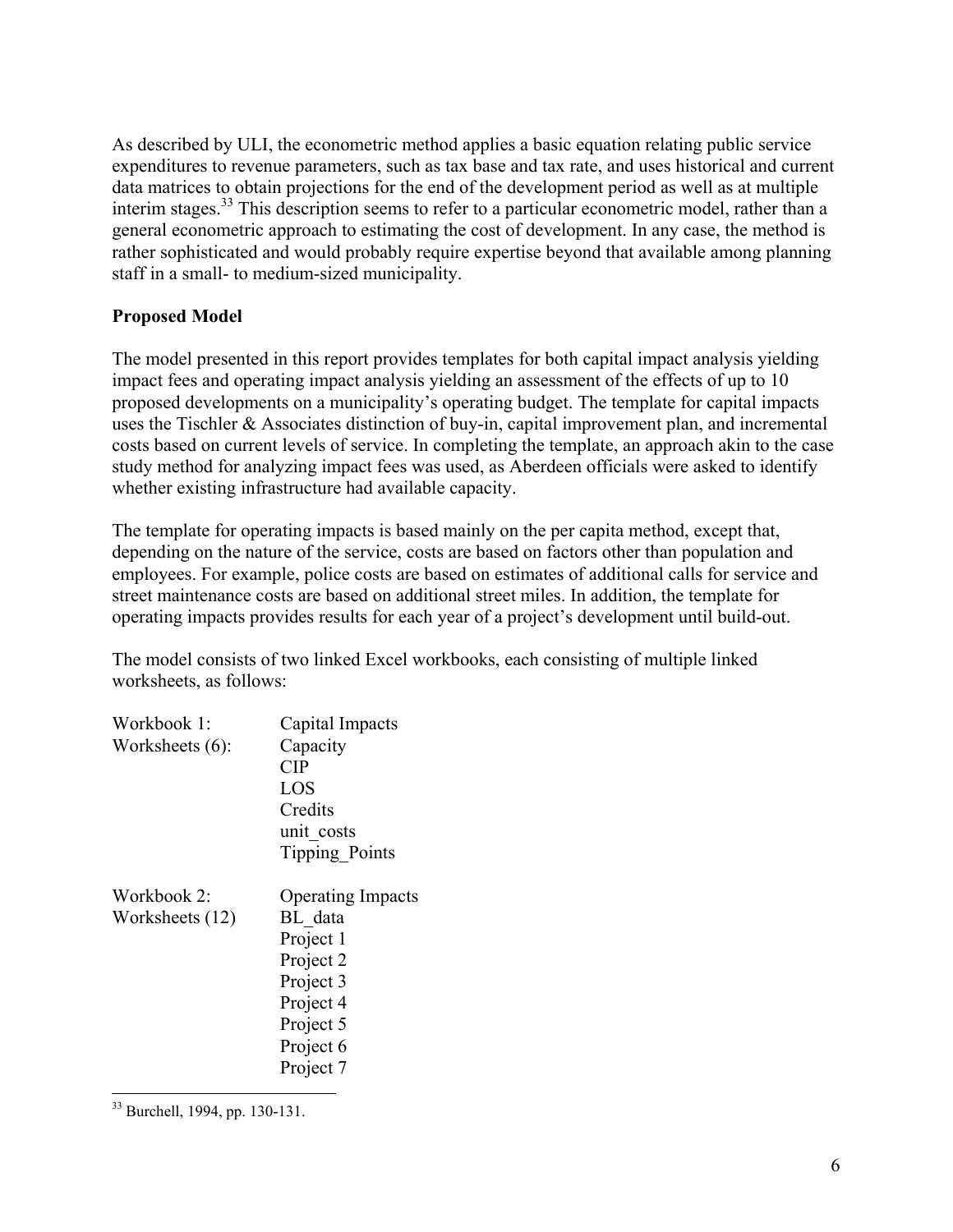Project 8 Project 9 Project 10 Project Summary

Each worksheet and its application to the City of Aberdeen are described on the pages that follow. Appendix B presents the worksheets in the Capital Impacts workbook as applied to Aberdeen. Appendix C presents the worksheets in the Operating Impacts workbook as applied to six development projects in Aberdeen.

Note that, for Aberdeen, the analysis of capital impacts and resulting impact fees is limited to costs of general government, police, public works, and parks. The analysis did not encompass water and sewer costs because these capital impacts are addressed by the connection charges already levied by the City. The template can be used to compute impact fees for water and sewer infrastructure by municipalities seeking to impose such fees. Similarly, the analysis of operating impacts in Aberdeen focused on the General Fund budget. Enterprise funds, such as those for water and sewer operations, were not considered. Water and sewer operations are supported by user charges, which are adjusted periodically to ensure that revenues cover costs. The template can be used to determine whether current rates are adequate, using equivalent dwelling units (EDU) to measure demand. However, most cities rely on more detailed rate studies to set water and sewer user charges.

### **Workbook 1: Capital Impacts, Worksheet: Capacity**

### Purpose

This worksheet is used to compute the costs per unit of demand of existing infrastructure that has capacity available to accommodate new development. For infrastructure with available capacity, impact fees are charged to new development to "buy in" to the infrastructure. To the extent there is outstanding debt on this infrastructure, the impact fees are offset by the present value of future debt payments that will be made by the new development. (See Credits worksheet.)

### Application

For Aberdeen, the following infrastructure was identified as having capacity available for buy-in by new development:

- General Government
	- City Hall
	- Other buildings
	- Land
- Police
	- City Hall
	- Video Surveillance System

#### Total Costs

Total costs for existing infrastructure were taken from the Aberdeen "Fixed Assets Inventory" as of June 30, 2006. Costs for the video surveillance system were obtained from documents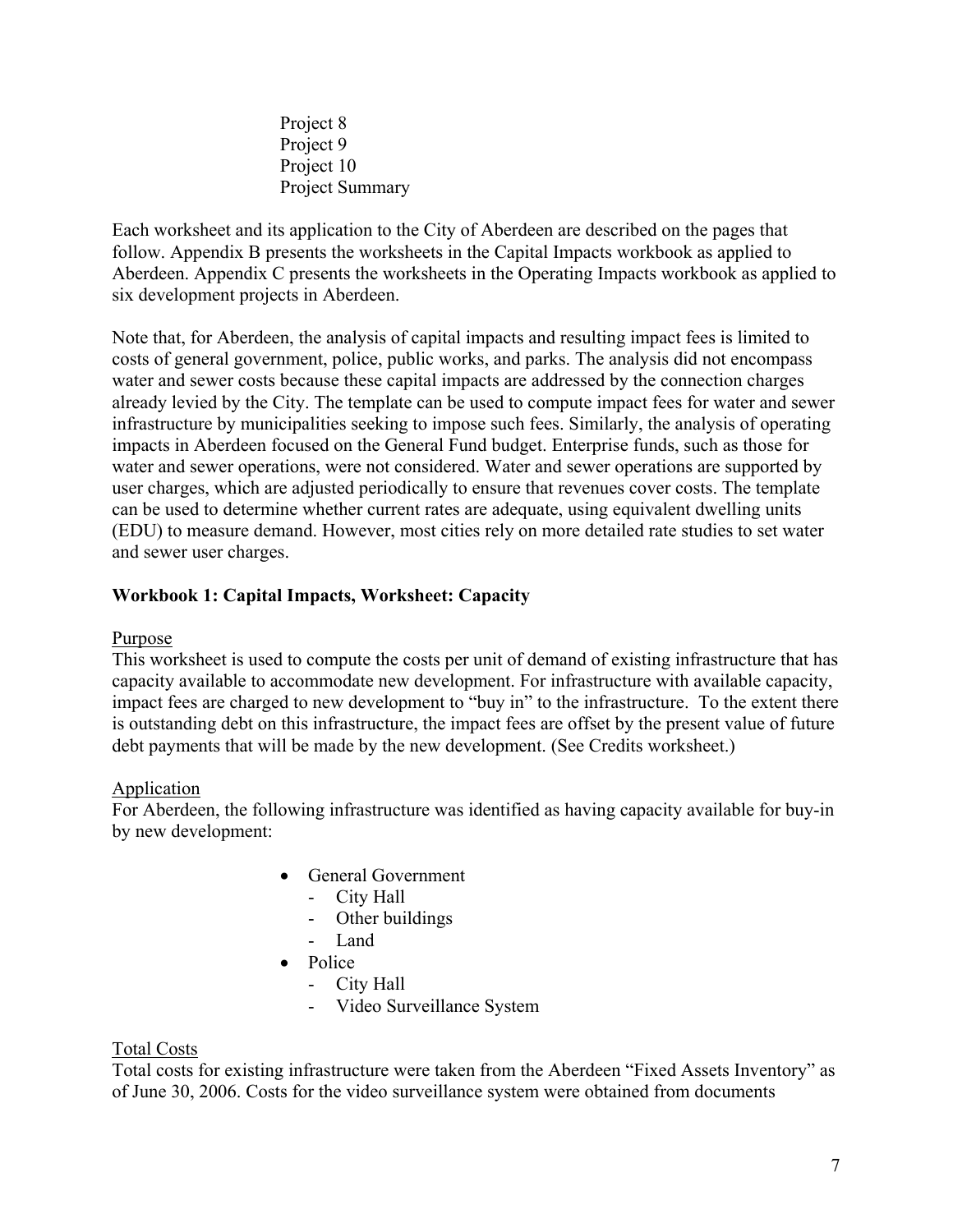provided by the vendor in October 2006. Only the actual cost to Aberdeen is considered. Costs that were covered by funding obtained from other levels of government are excluded.

### Maximum Demand Computations

The approach to computing the maximum demand that can be served by existing infrastructure (i.e., the facility or system capacity) varies by facility, as described below.<sup>34</sup>

• General Government

The General Government function serves both residents and businesses. In many of the General Government transactions administered in the City Hall, including provision of services and collection of taxes and fees, City staff are interacting with the representative of an entity, either a household or a business.

Demand on the General Government portion of the City Hall as well as other buildings and City land is assumed to be proportional to the numbers of dwellings and businesses. Maximum demand is assumed to be the numbers of dwellings and businesses projected for Aberdeen at build-out of the City.

An estimate of 7,318, dwelling units at build-out cited in the 2002 Comprehensive Plan was used. The number of businesses at build-out was estimated at 546, as follows: The population of Aberdeen in 2006 was estimated by the Maryland Department of Planning (MDP) at 14,130. The number of dwelling units in 2006 was estimated at 5,629 by applying a ratio from the 2000 U.S. Census of 2.51 residents per household to the MDP population estimate. A list of businesses in October 2006 on the Aberdeen web site totaled 420. A ratio of 420 businesses to 5,629 dwellings was applied to the estimated 7,318 dwelling units projected for build-out. The total demand capacity of the General Government portion of the City Hall was 7,318 dwellings plus 546 businesses or 7,864 units.

• Police

 $\overline{a}$ 

The capacity of the police portion of the City Hall is determined by the number of police officers it can house. According to Aberdeen police officials, the police portion of the City Hall can accommodate 50 officers. For purposes of establishing impact fees, it is necessary to define the relationship between the number of officers and demand. Both residents and businesses contribute to the demand for police officers. In 2006, Aberdeen police officers handled an average of 1,046 calls for service. At this rate, 50 officers can handle 52,300 calls for service, so the City Hall will have capacity to accommodate new development until calls increase to more than 52,300 per year.

The City recently purchased a video surveillances system. Because this system benefits the entire community, the selected unit is the combined number of dwellings and

<span id="page-10-0"></span> $34$  For each facility or system, demand in the most recent year, as well as maximum demand, is reported. At the point that current demand equals or exceeds maximum demand (i.e., there is no remaining capacity), impact fees for the particular infrastructure would be computed based on expansion projects in the capital improvement plan (CIP) or incremental expansion to maintain the current level of service (LOS).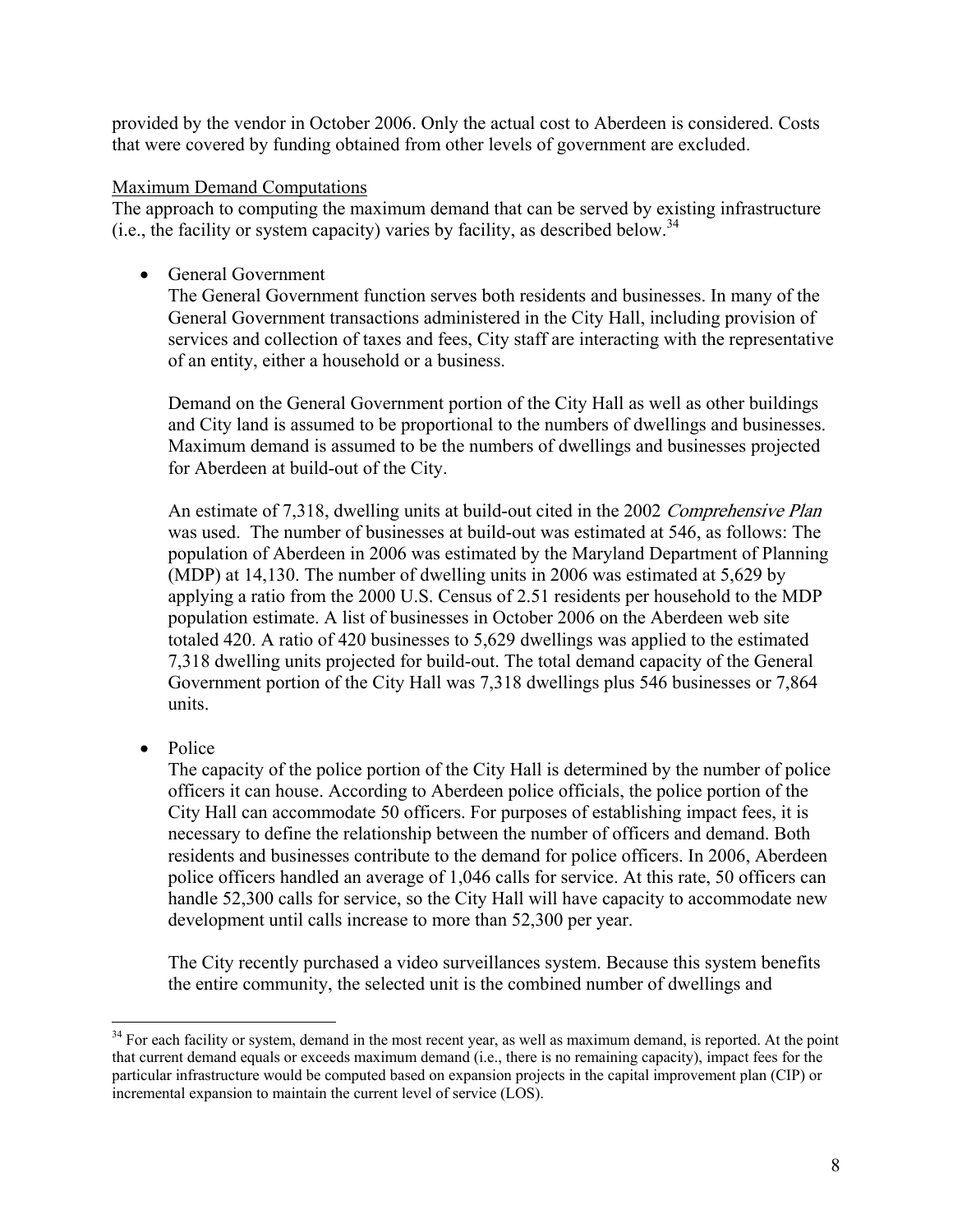businesses. The analysis assumes a 10-year life for this system. The capacity computations are based on an estimate of the number of dwellings and businesses that takes into account growth expected from BRAC over the next 10 years.

#### Unit Cost Computations

The cost per unit of demand is computed by dividing the total cost of the facility or equipment by its capacity.

### **Workbook 1: Capital Impacts, Worksheet: CIP**

#### Purpose

This worksheet is used to compute the present value of the costs per unit of demand of growthrelated projects contained in the capital improvement plan (CIP). A five-year planning horizon is used. Impact fees are charged to new development to cover their share of the cost of new infrastructure necessitated by growth.

#### Application

The worksheet is set up to encompass General Government, Police, Public Works, Solid Waste, and Parks and Recreation projects planned for the next five years. As described below, the worksheet also provides guidance for computing the demand served by these projects.

The only planned capital improvements identified by Aberdeen officials were major Public Works equipment purchases. Because only General Fund impacts were being considered and Public Works equipment is used for water and sewer operations as well as streets and grounds, it was necessary to estimate and exclude the portion of these purchases attributable to the water and sewer enterprise funds.

### Total Costs

The estimated costs of the equipment were provided by the City of Aberdeen. The expenditures over the five-year period were converted to present values using a default discount rate of 5% and the net present value (NPV) function available in Excel.

#### Maximum Demand Computations

Determination of the maximum demand served by growth-related projects varies by project. In general, though, maximum demand computations assume the project will serve the entire community at build-out, as defined in the 2002 Comprehensive Plan.

### • General Government

General Government projects are assumed to serve both residents and businesses. The default value for the maximum demand served by General Government projects is the estimated 7,864 dwellings and businesses at build-out based on information on dwelling units contained in the 2002 *Comprehensive Plan* information on businesses contained on the Aberdeen web site.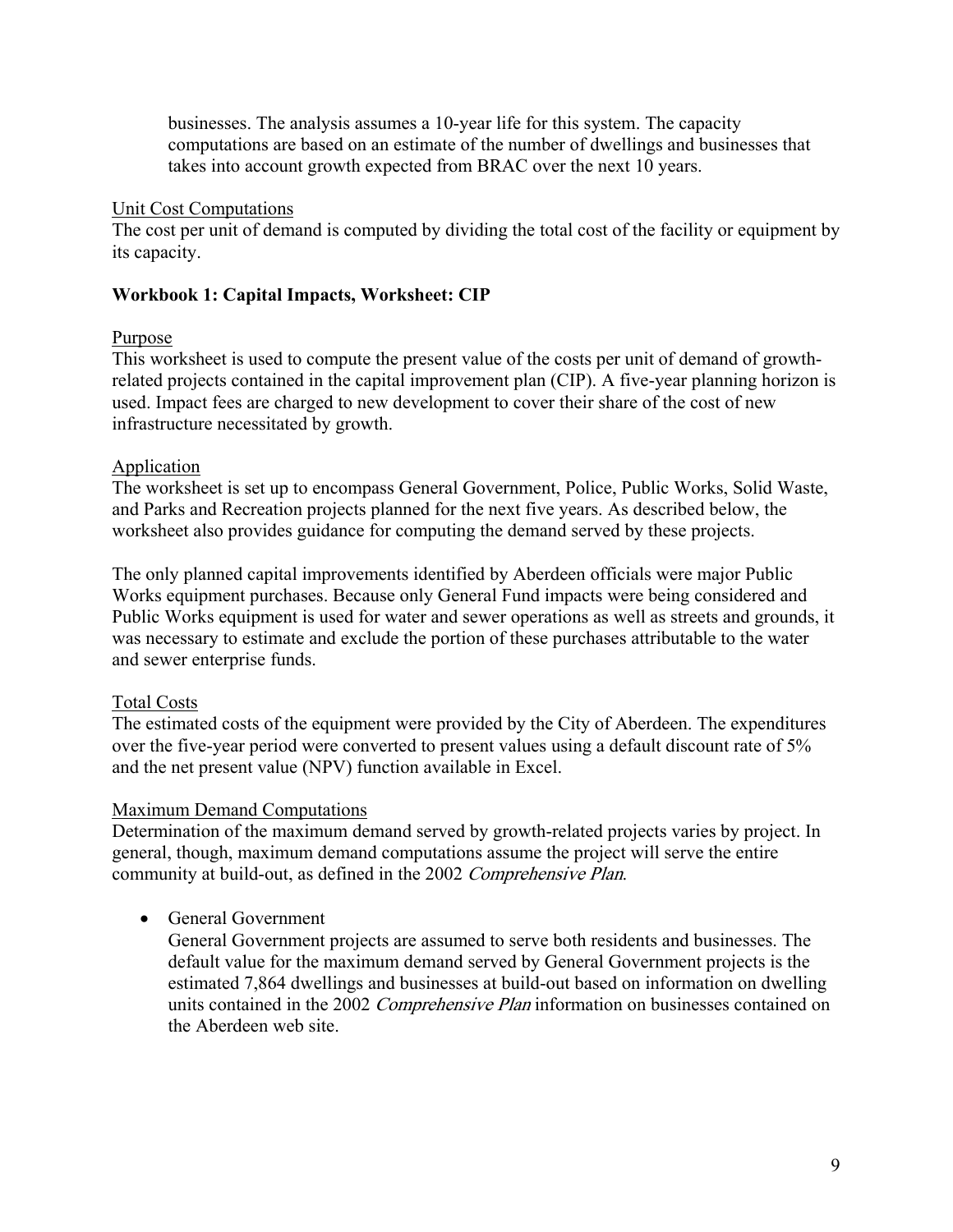• Police

For police projects, the default value of maximum demand is derived from 2006 data on the numbers of calls for service in residential and commercial areas. The average numbers of calls per residence and per business are applied to the estimated 7,318 dwellings and 546 businesses expected at build-out to obtain the default value of 59,838 calls.

• Public Works

The appropriate demand units for Public Works projects depend on the nature of the project. For projects related to streets or rights-of-way, the demand unit is street miles.<sup>[35](#page-12-0)</sup> For projects related to public grounds, the numbers of dwellings and businesses seems more appropriate

Default values for maximum demand assume each project serves the entire community at build-out, with build-out values based on estimates contained in the 2002 Comprehensive Plan.

• Solid Waste

Solid waste projects are assumed to serve residents, only. The maximum demand is derived by applying the 2006 ratio of 4,200 home stops to 5,629 dwelling units to the build-out estimate of 7,318 dwelling units.

• Parks

Park projects are assumed to serve residents, only. Maximum demand is 19,000 residents at build-out cited in the 2002 Comprehensive Plan.

### Unit Cost Computations

Unit costs were obtained by dividing the allocated present value of the purchases by the appropriate demand units.

### **Workbook 1: Capital Impacts, Worksheet: LOS**

### Purpose

<u>.</u>

This worksheet addresses infrastructure that is already fully engaged and, consequently, cannot accommodate new development without a reduction in the level of service (LOS) provided by the infrastructure. The worksheet is used to compute the cost associated with incrementally expanding the infrastructure to maintain the existing level of service.

<span id="page-12-0"></span> $35$  For some municipalities, it might be more appropriate to use traffic-related demand units (e.g., vehicle trips generated) for facilities and equipment needed to maintain streets, because increased traffic places greater demand on these capital items. However, in Aberdeen most of the traffic demand affects state-maintained roads, whereas the capital costs incurred by the City are for local roads.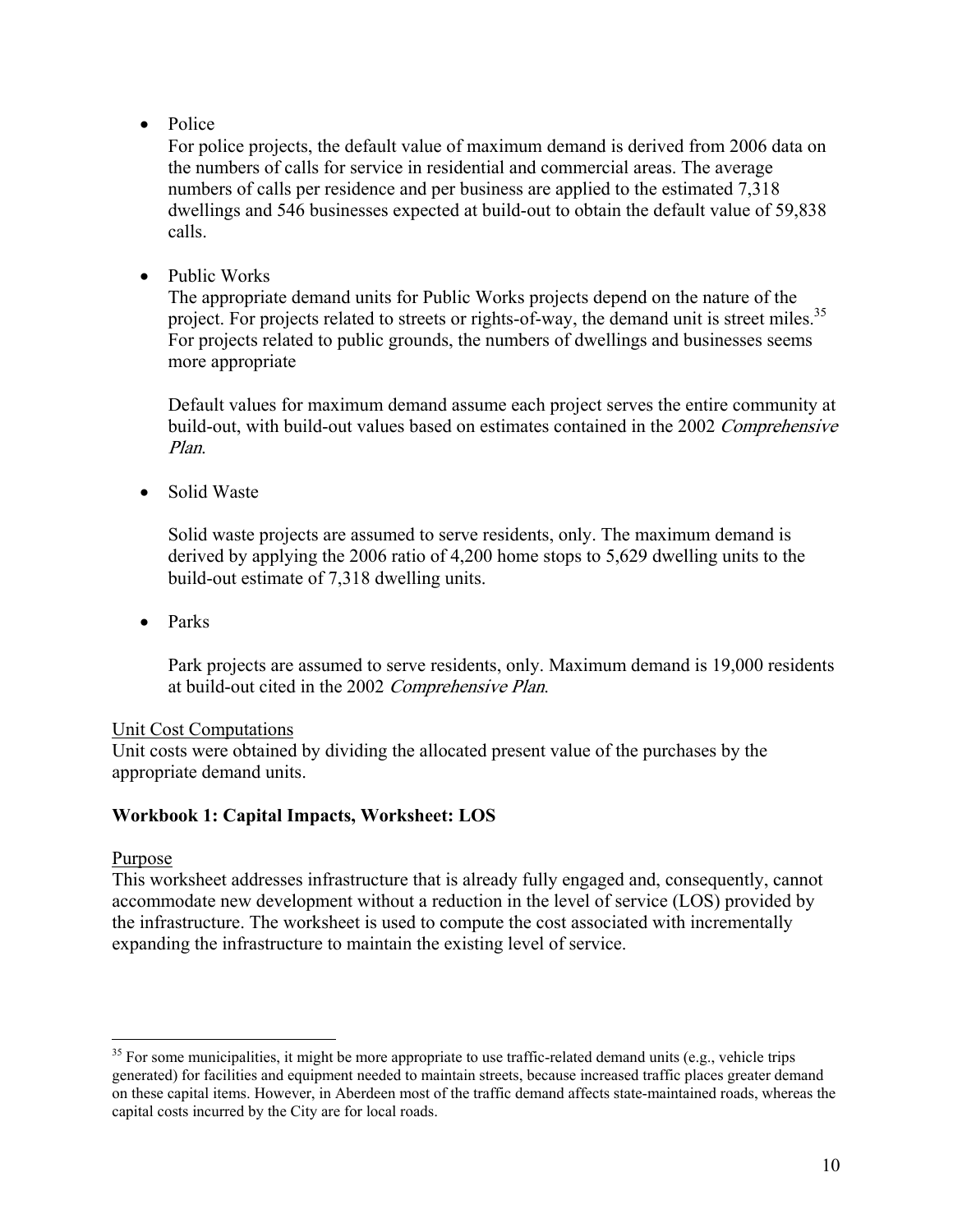### Application

The worksheet is designed to compute unit costs for General Government vehicles and equipment, Police vehicles and equipment, Public Works maintenance facility, vehicles, and equipment, and Parks.

#### Total Costs

The costs of vehicles and equipment were based on the values contained in the "Fixed Assets Inventory" as of June 30, 2006. Infrastructure with remaining capacity and vehicles and equipment scheduled for replacement in the capital improvement plan were excluded from consideration. The cost to expand the Public Works maintenance facility was based on square foot construction costs obtained from RS Means.

#### Demand Computations

Level of service computations are based on demand in the most recent year completed, in this case 2006, as documented in the Capacity worksheet. The demand units for each category of infrastructure generally correspond to the demand units discussed in the CIP worksheet.

#### Unit Cost Computations

Unit costs are computed by dividing total costs by 2006 demand.

#### **Workbook 1: Capital Impacts, Worksheet: Credits**

#### Purpose

This worksheet is used to compute the offsets to unit costs required because new development will contribute to future debt payments through taxes.

#### **Application**

Credits are required for infrastructure with debt outstanding or anticipated. For the Aberdeen example, debt service for the City Hall and other General Fund projects are considered as offsets to the buy-in charges for facilities with remaining capacity. Debt service for the Public Works maintenance facility and trash trucks are considered as offsets to the charges associated with maintaining levels of service. Borrowing was not anticipated to finance the equipment purchases contained in the CIP, therefore no offsets to CIP-related charges were computed.

#### Demand Computations

The demand served by each project is the same value used in developing unit costs using the Capacity, CIP, and LOS worksheets.

#### Unit Credit Computations

For each project with outstanding or anticipated debt, the schedule of principal payments is shown, and the present value of the series of payments is computed. Only payments of principal are credited, because only the principal, not the financing costs, are included in the computation of capacity, CIP and LOS costs.

General Fund debt payments are credited to residential and commercial development in proportion to the relative contribution of residents and businesses to the General Fund revenue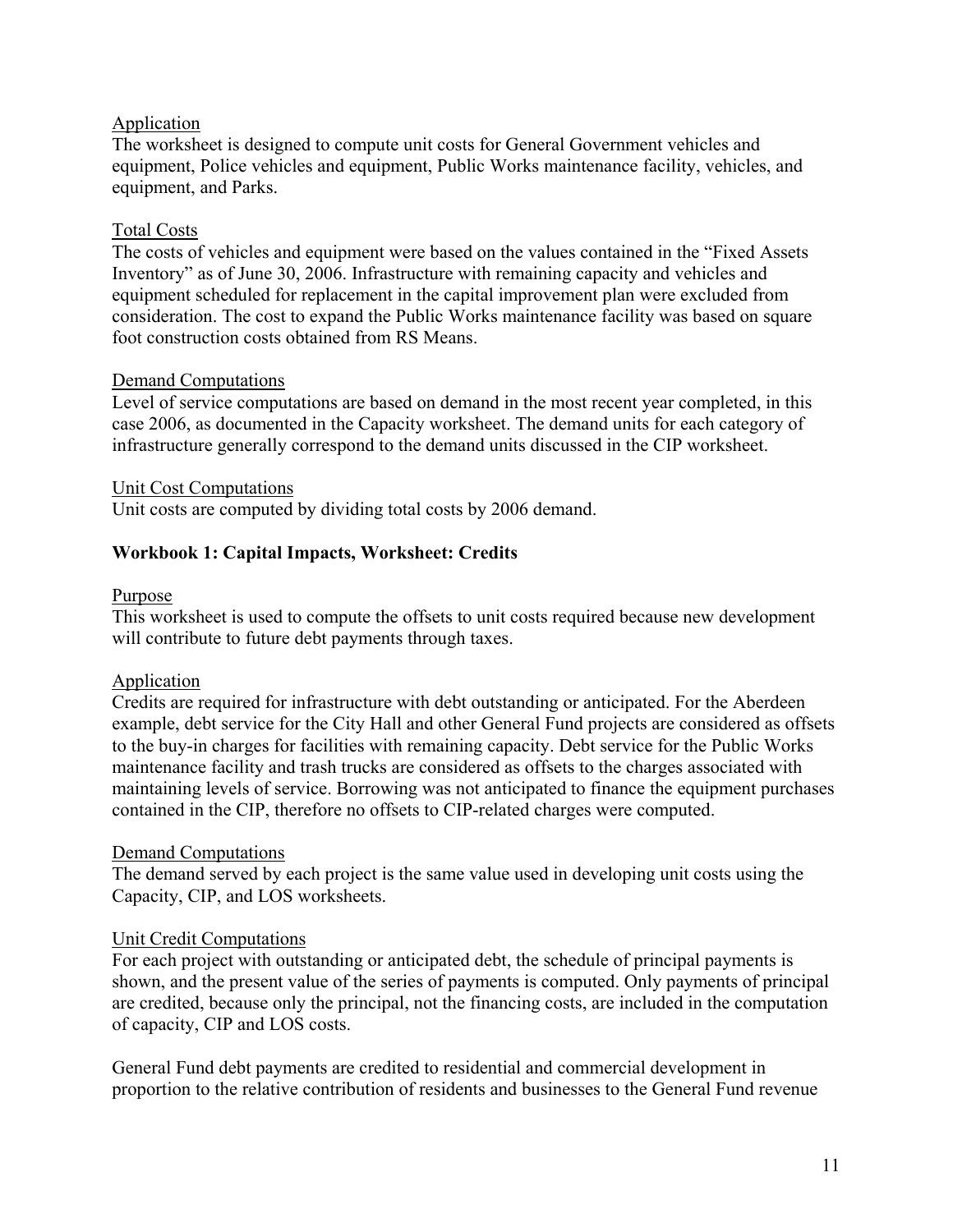from which the debt payments are made. In the case of Aberdeen, 70% of revenue is generated by residences and 30% by businesses.

The appropriate portion of the present value of future principal payments is divided by the demand to be served by the project to arrive at the present value of future principal payments per unit of demand.

### **Workbook 1: Impact Fees, Worksheet: Unit Costs**

### Purpose

This worksheet summarizes the unit costs computed in the Capacity, CIP, and LOS worksheets and the offsets computed in the Credits worksheet for residential and commercial development. Net unit costs are computed and aggregated by demand unit.

### Application

For Aberdeen, the cost per unit of demand is presented for the following facilities and equipment for which impact fees are being computed:

- Capacity General Government: City Hall, other buildings, land Police: City Hall, video surveillance system
- $\blacksquare$  CIP Public Works: Vehicles and equipment
- LOS

General Government: Vehicles and equipment Police: Vehicles and equipment Public Works: Maintenance facility, vehicles and equipment Parks: Parks and recreation equipment

Credits per unit of demand are shown separately for residential and commercial development for the following facilities and equipment:

- Capacity General Government: City Hall, other buildings Police: City Hall
- LOS Public Works: Vehicles and equipment

Net costs per unit of residential and commercial demand are presented for all facilities and equipment for which impact fees are being computed. These net unit costs are then aggregated by the demand units to which they apply so that impact fee formulas can be computed.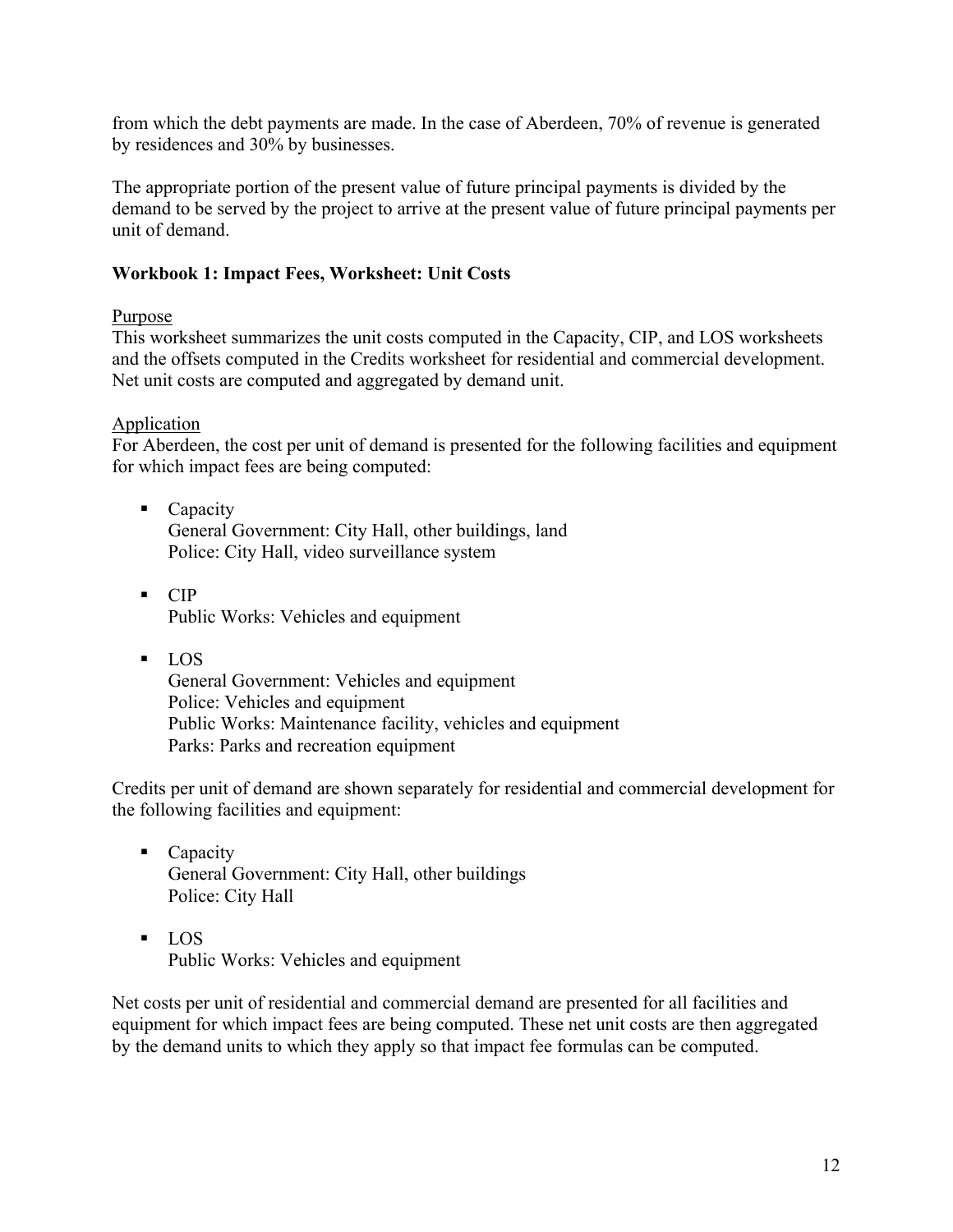### Computation of Impact Fees

Impact fees are computed by applying the costs per demand unit to the number of units.

Based on the analysis conducted for Aberdeen, for residential development, the impact fee equals \$63.39 per new resident plus \$1,699.98 per new dwelling unit plus \$17.50 times the projected number of police calls for service plus \$2,794.90 per street mile. The projected number of residents per household is 2.51, and the projected number of calls for service per household is 2.1, based on 2006 data. Therefore, the impact fee for an individual dwelling unit equals \$63.39  $x 2.51 + $1,699.98 + $17.50 x 2.1$  plus \$2,794.90 x the dwelling unit's proportionate share of new street miles. This equals \$1,895.84 plus \$2,794.90 x the dwelling unit's proportionate share of new street miles. An individual dwelling unit might be apportioned 0.05 street miles of the total street miles contained in a typical development. In this case the portion of the impact fee associated with street miles would be \$2,794.90 x 0.05 or \$139.75, and the total impact fee would be \$1,895.84 + \$139.75 or \$2,035.58.

For commercial developments, the impact fee would be \$437.96 per business, plus \$46.22 times the projected number of police calls for service, plus \$4,447.60 times the number of new street miles attributable to each business. Based on 2006 data, each business generates an average of 81.6 calls for service. Therefore, the impact fee for an individual business would be \$437.96 + \$46.22 x 81.6 plus \$4,447.60 times the number of new street miles attributable to the business or \$4,209.51 plus \$4,447.60 times the number of new street miles attributable to the business. For a business to which 0.05 new street miles were allocated, the impact fee associated with street miles would be  $$4,447.60 \times 0.05$  or  $$222.38$ , and the total impact fee would be  $$4,209.51 +$ \$222.38 or \$4,431.89. Most of this fee represents the cost of police facilities and equipment attributed to commercial development based on the percentage of calls for service occurring in commercial areas.

### **Workbook 1: Capital Impacts, Worksheet: Tipping Points**

### Purpose

For infrastructure with current capacity to accommodate growth, this worksheet projects the point at which demand from new development will exceed capacity. The worksheet documents maximum demand capacity and current remaining capacity from the Capacity worksheet. The worksheet draws values for new demand from the Summary worksheet of the Operating Impacts workbook and subtracts the new demand from the current remaining capacity.

### Application

For Aberdeen, the following infrastructure identified as having capacity available for buy-in by new development is tracked by the Tipping Sheet:

- General Government
	- City Hall
	- Other buildings
	- Land
- Police
	- City Hall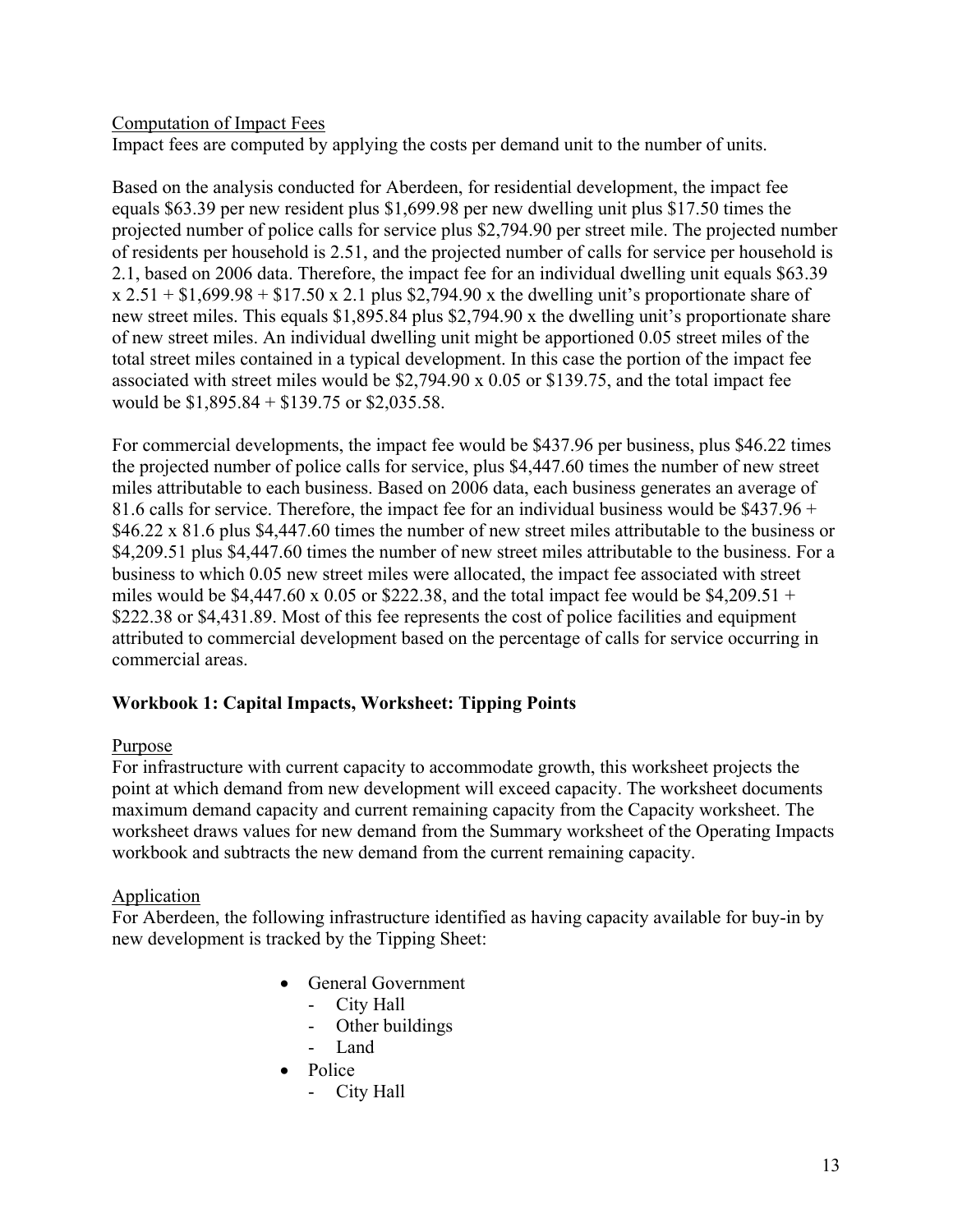- Video surveillance system

The tipping point analysis indicates that the capacity of these facilities will not be exceeded by the developments considered in the operating impact analysis. If additional developments did cause the capacity of any of these facilities to be reached, the analysis of impact fees associated with that facility would shift from existing capacity buy-in to CIP (if expansion of the facility were included in the capital improvement plan) or LOS (if the facility is over capacity, but no immediate expansion is planned).

### **Workbook 2: Operating Impacts, Worksheet: BL\_data**

#### Purpose

This worksheet documents baseline data for use in making fiscal impact projections. All baseline financial data and certain baseline non-financial data are input by the user. The worksheet automatically uses the input data to compute additional baseline data.

#### Application

The user is required to input the following residential baseline data:

-Baseline population

-Average number of people per household

-Estimated assessed value of vacant residential property per acre

-Real property tax rate

-Police calls in residential areas

The user is required to input the following commercial baseline data:

-Baseline number of businesses

-Estimated assessed value of vacant commercial property per acre

-Real property tax rate

-Corporate personal property tax rate

-Police calls in commercial areas

-Estimated value of real property per square foot for each type of development

-Estimated value of personal property per square foot for each type of development

The user is required to input the following general baseline data;

-Total assessed value of real property in City

-Total City street miles

Using this information, the spreadsheet computes the following baseline data:

-Baseline number of households

-Police calls per household

-Police calls per business

In addition, the user inputs itemized revenue and expenditure data for the City for the most recent fiscal year for which data are available.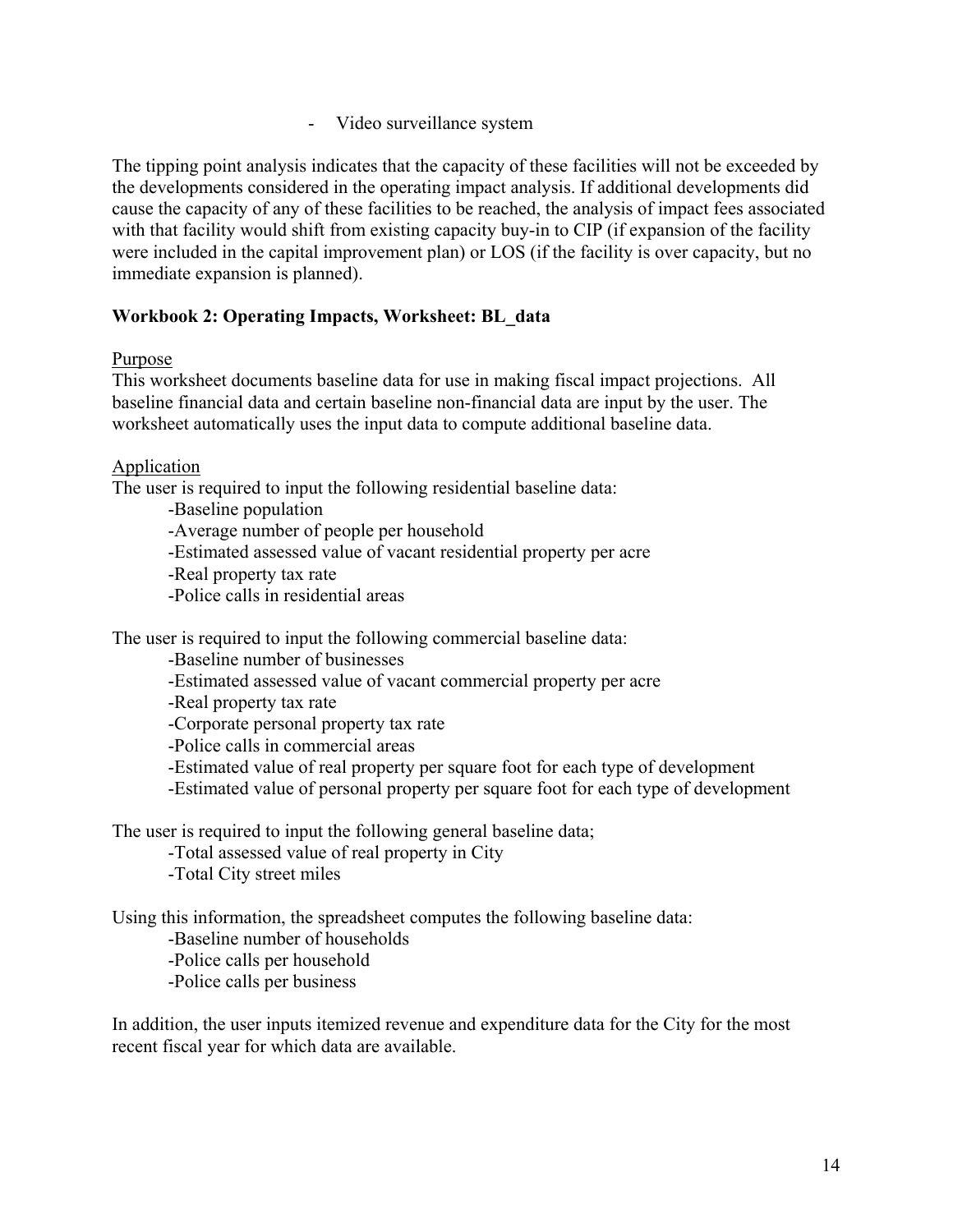The worksheet is color coded. The sections containing residential data are shaded in yellow; the sections containing commercial data are shaded in blue; and the sections containing general data are shaded in green. Cells requiring user input, including the entire financial section, are white. Computed values are shown in italics.

For the Aberdeen example, some of the baseline data entered on this sheet, such as the average assessed values for different types of development, are based on a limited survey of existing properties. Over time, these data can be refined to reflect a more comprehensive review of existing properties.

### **Workbook 2: Operating Impacts, Worksheets: Projects 1 – 10**

### Purpose

Each of these worksheets documents the characteristics of a proposed development project. (Up to 10 projects can be accommodated.) Each worksheet accommodates a residential, commercial or mixed use development. The worksheet automatically computes the fiscal impact of the project as a function of the development characteristics and the baseline data contained in the BL data worksheet.

### Application

For each proposed development, the user indicates whether the development is inside or outside the existing city boundaries and specifies the projected annual increase in assessed values and the projected annual increase in costs.

For residential developments, the following development characteristics are input by the user for each proposed development:

-Number of acres to be developed

-New units to be developed each year (single-family and townhouse)

-Average estimated assessed value of each unit

-New street miles each year

For commercial developments, the following development characteristics are input by the user for each proposed development:

-Number of acres to be developed

-Number of new businesses to be developed each year

-Square feet to be developed each year by type of business (e.g., drug store, convenience store, office, etc.)

-New street miles each year

The worksheet uses the above data and baseline data from the BL\_data sheet to compute annual and, where applicable, cumulative values of the following additional characteristics of the development:

-Additional population

-Total assessed value of real property in the new development

-Estimated current assessed value of real property in the new development (for -

developments within the existing City limits)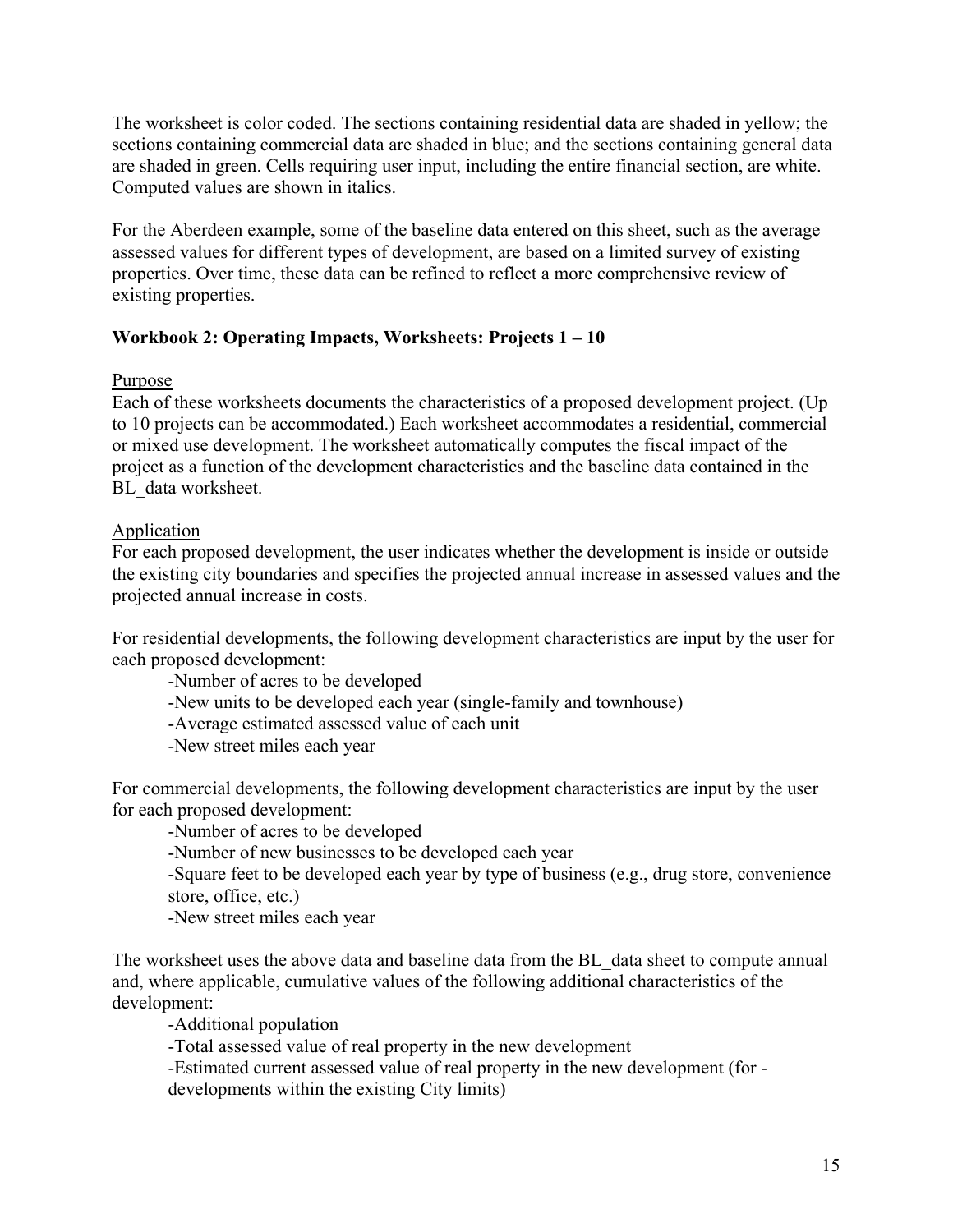-Net additional assessed value of real property -Additional assessed value of personal property -Additional police calls

The worksheet automatically applies the above data to baseline financial data from the BL\_data sheet to arrive at the fiscal impact for each of the financial line items.

The worksheet is color coded. The sections containing residential data are shaded in yellow; the sections containing commercial data are shaded in blue; and the sections containing general data are shaded in green. Cells requiring user input white. Computed values are shown in italics. Certain computed values may be overwritten by the user with estimates obtained from other sources (e.g., estimated assessed value or estimated vehicle trip ends). These items are shaded in pink.

For Aberdeen, worksheets were prepared for the following six projects either currently under development or proposed for development:

> Winston's Choice (residential) Land Capital Group (commercial) Fields at Rock Glenn (residential) Paradise Meadows (residential) Hickory Ridge Industrial Park Lot 4 (commercial) Corporate Office Properties Trust (commercial)

The Paradise Meadows and Corporate Office Properties Trust are potential annexations, while the other projects are within the existing City boundaries. The analysis showed that the Winston's Choice property resulted in a small deficit in the first year, but revenues in excess of expenditures after that. The other properties all resulted in more revenue than costs in each of the years up to and including build-out.

### **Workbook 2: Operating Impacts, Worksheet: Summary**

#### Purpose

This worksheet summarizes the combined characteristics and fiscal impacts of the individual projects.

#### **Application**

Each cell contains the sum of the values contained in the same cell of the individual project worksheets.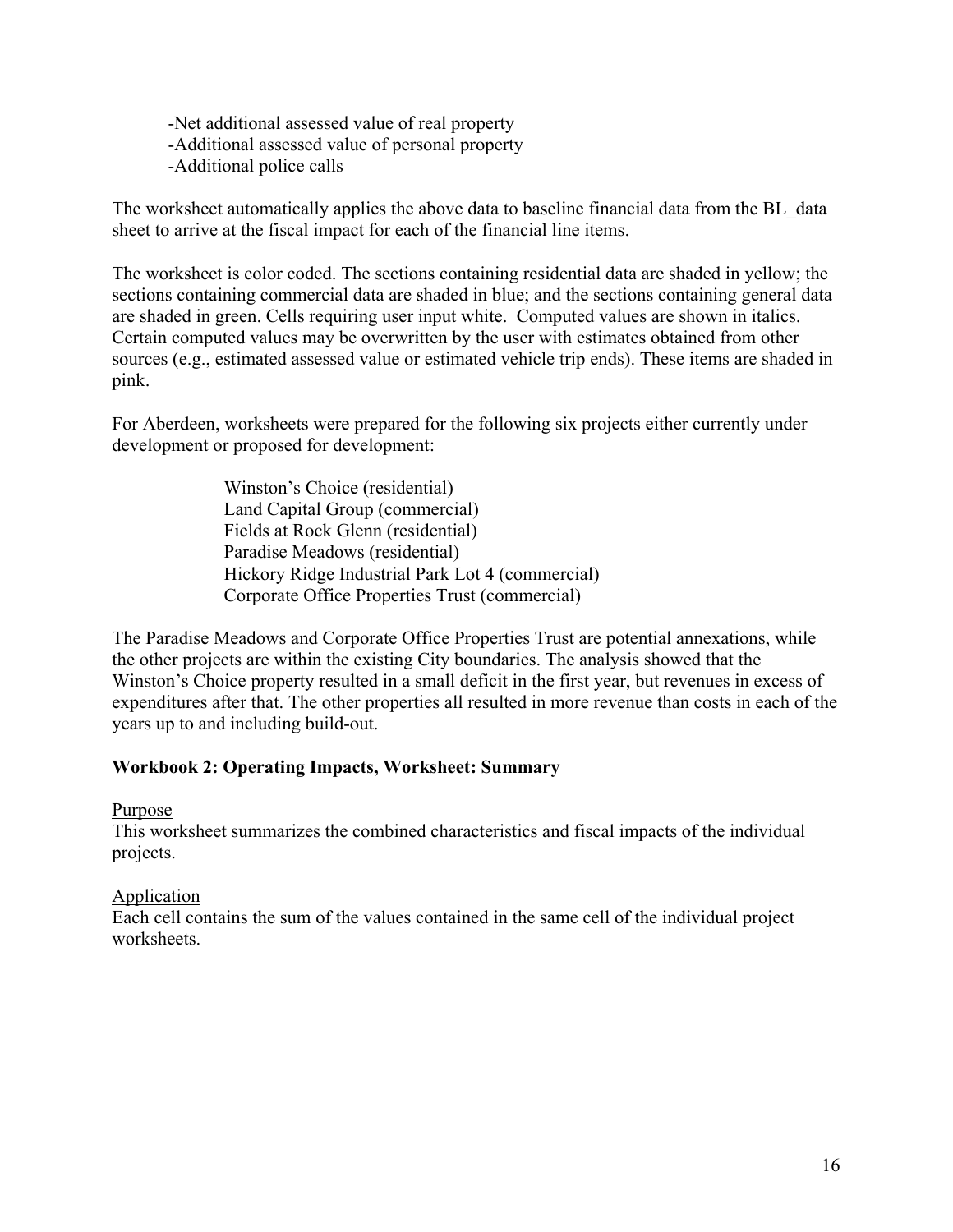### **References**

Burchell, R. W., Listokin, D., Dolphin, W. R.., Newton, L. Q., and Foxley, S. J. (1994). Development impact assessment handbook. Washington, D.C.: Urban Land Institute.

Edwards, M. (2001). Fiscal impact analysis: Does method matter? Journal of the Community Development Society, 12(1), 106-129.

Maryland Attorney General (1986). 71 Op. Att'y Gen. 214.

Maryland Department of Business and Economic Development (2007). 2005 BRAC State of Maryland impact analysis: 2006-2020. Baltimore, MD: Author.

Maryland Department of Planning (2007). Population estimates for incorporated places in Maryland within jurisdictions: April 1, 2000 to July 1, 2006.

Maryland Municipal League (2005). Sample impact fees for Maryland municipalities.

Maryland Municipal League (2006). Maryland municipalities with impact fees.

Rosenberg, R. H. (2006). The changing culture of American land use regulation: Paying for growth with impact fees. 59 SMU L. Rev. 177.

RS Means (2007). Square foot costs. Kingston, MA: Reed Construction Data, Inc.

Tischler & Associates, Inc. (2004) School impact fees prepared for Harford County, Maryland.

Tischler & Associates, Inc. (2005). Impact fee study: Town of Easton

Tischler & Associates, Inc. (2001). Impact fees update: Hampstead, Maryland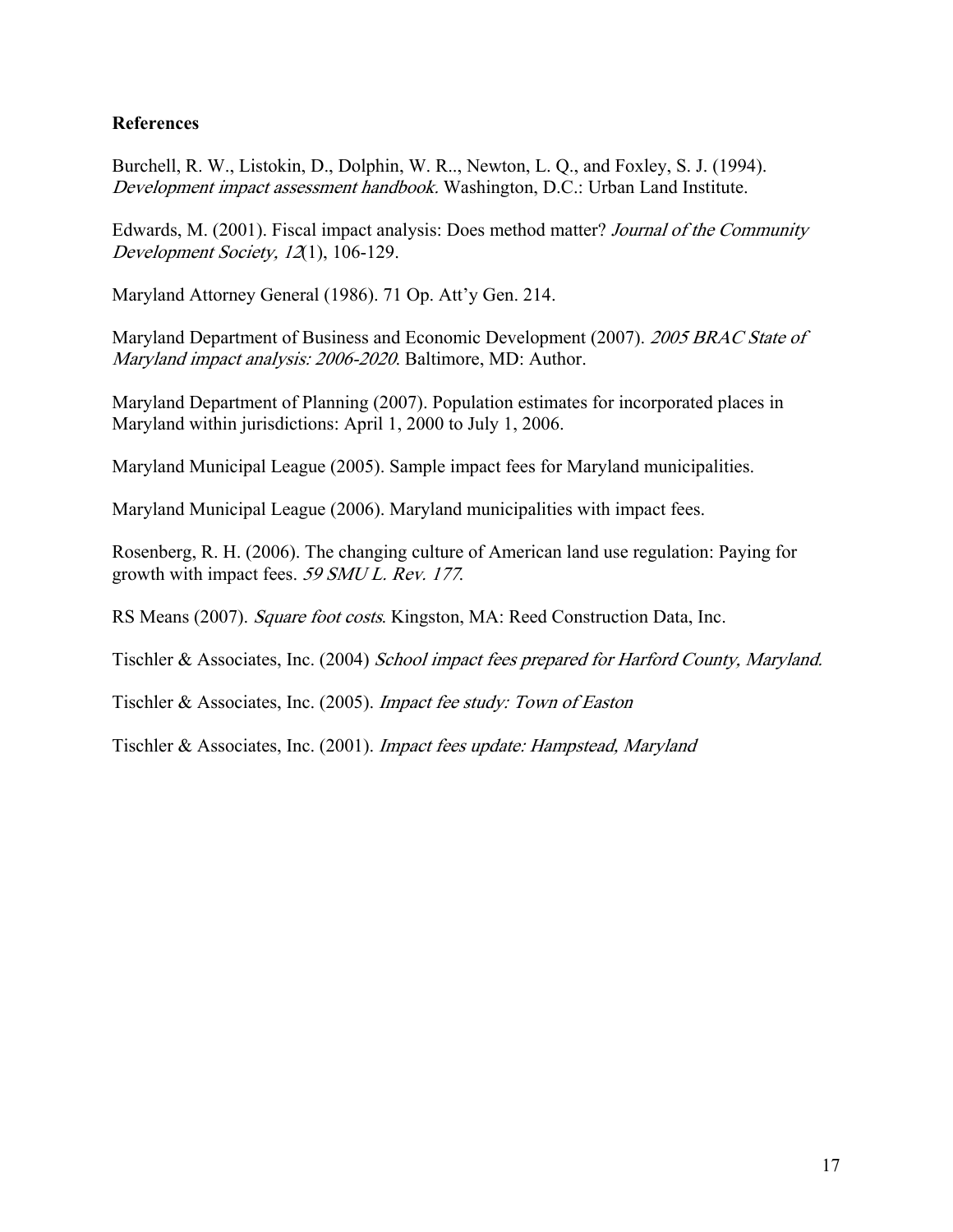## **Appendices**

| Appendix A | Maryland Municipalities Imposing Impact Fees |
|------------|----------------------------------------------|
| Appendix B | Capital Impacts Worksheets                   |
| Appendix C | <b>Operating Impacts Worksheets</b>          |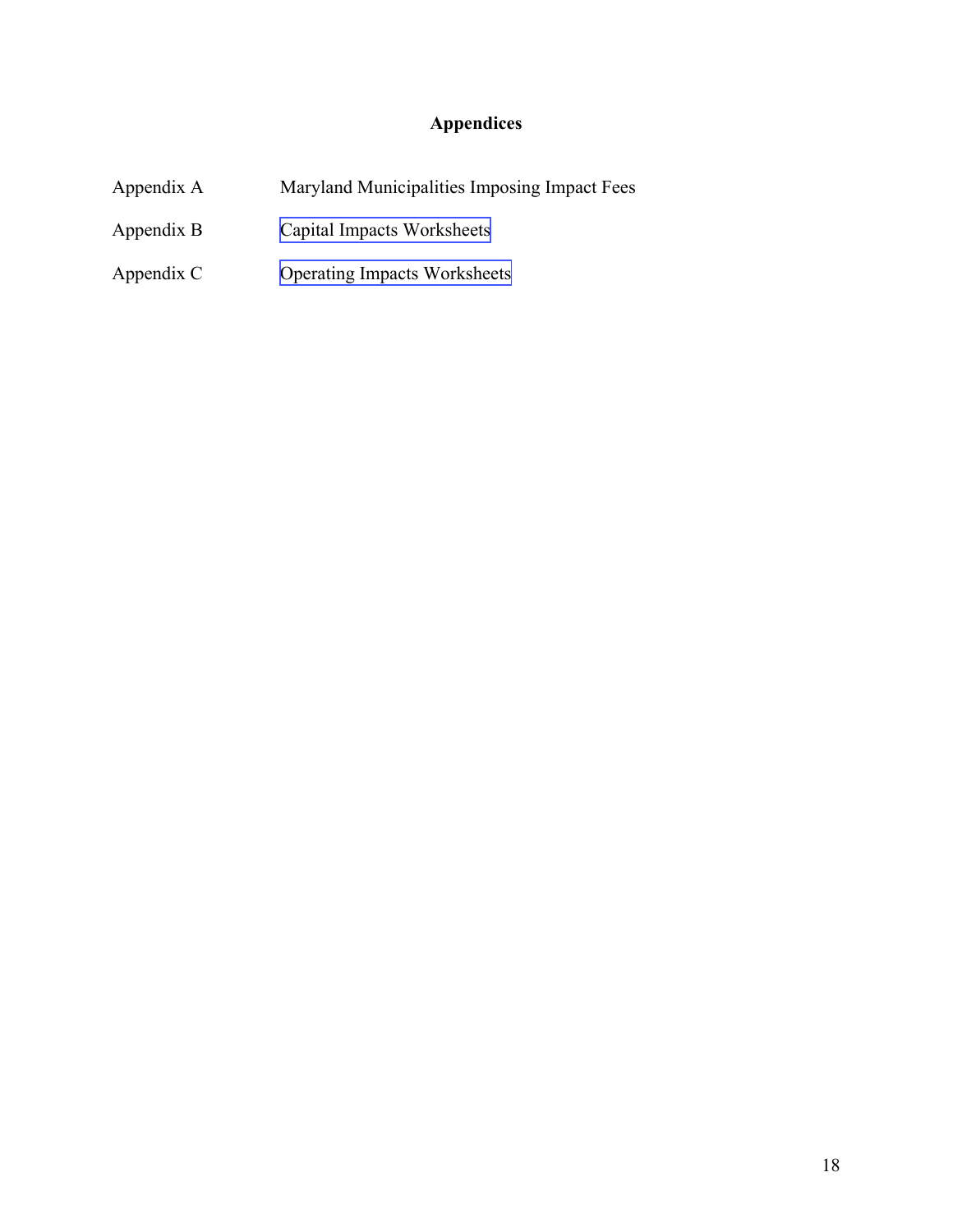#### **Appendix A Maryland Municipalities Imposing Impact Fees**  Source: Maryland Municipal League, January 2006

Annapolis Barton Bel Air Berlin Brunswick Burkittsville Cambridge Chesapeake Beach Clear Spring Crisfield Cumberland Delmar East New Market Easton Elkton Emmitsburg Frederick Frostburg Fruitland Greensboro Hampstead Indian Head La Plata Laurel Laytonsville Leonardtown Manchester Middletown Mount Airy Myersville New Market New Windsor North Beach Ocean City Pittsville Poolesville Rising Sun Salisbury Sharptown Sykesville Taneytown

Walkersville Washington Grove Westminster Willards Woodsboro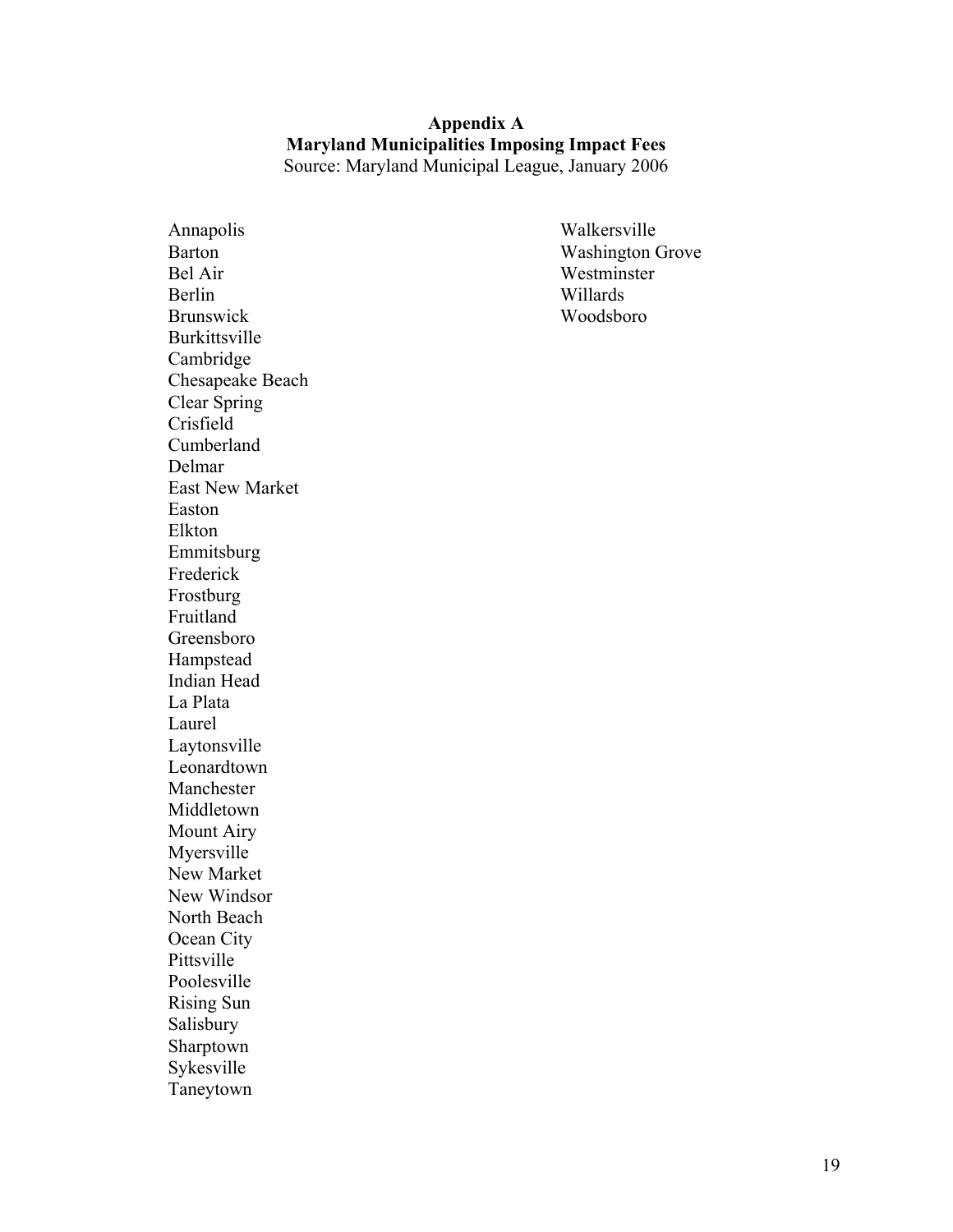#### **Appendix B Capital Impacts Worksheets**